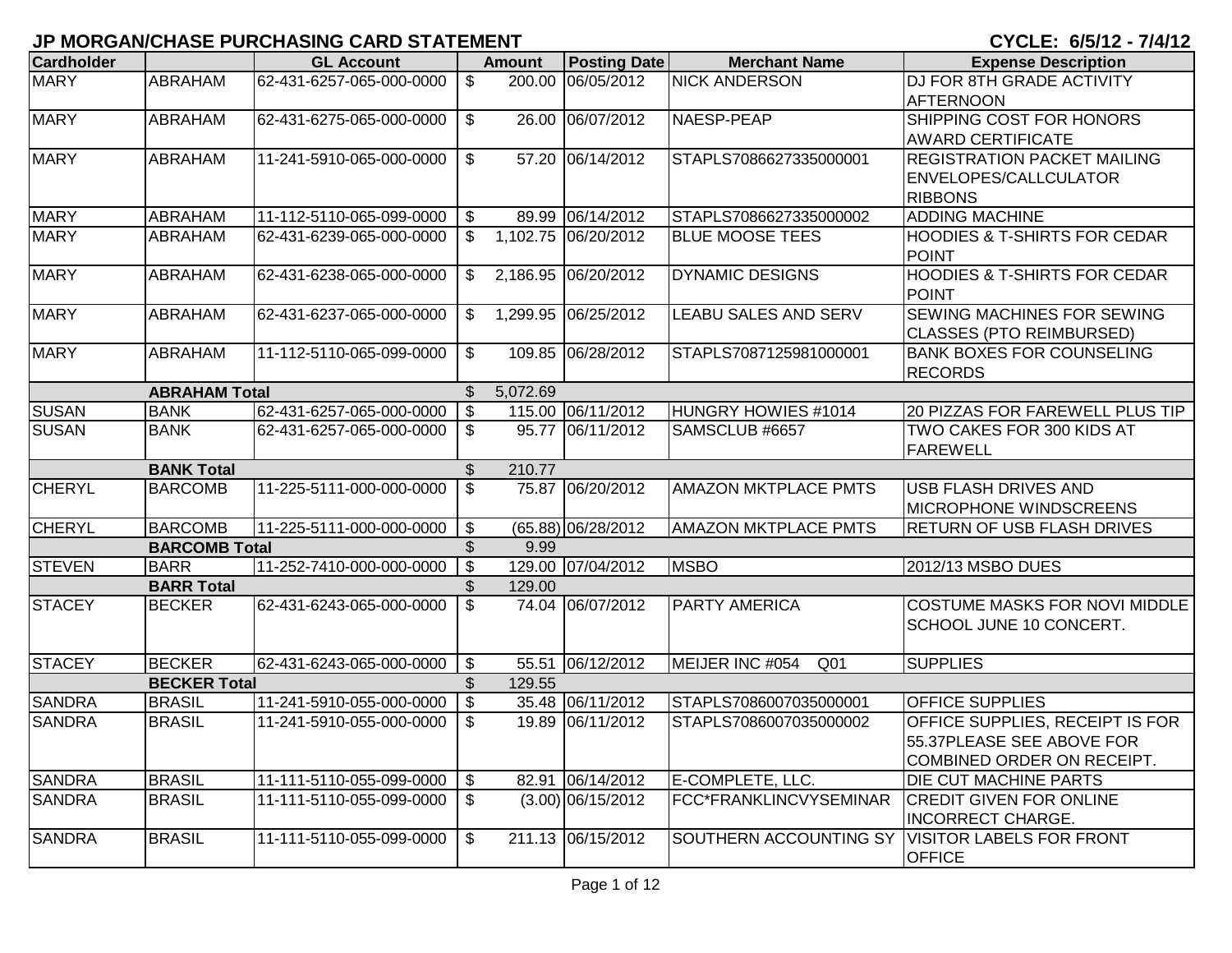| <b>Cardholder</b> |                      | <b>GL Account</b>               |                           | <b>Amount</b> | <b>Posting Date</b> | <b>Merchant Name</b>          | <b>Expense Description</b>                       |
|-------------------|----------------------|---------------------------------|---------------------------|---------------|---------------------|-------------------------------|--------------------------------------------------|
| <b>SANDRA</b>     | <b>BRASIL</b>        | $11-111-5110-055-045-0000$ \ \$ |                           |               | 308.00 06/15/2012   | <b>SSI*SCHOOL SPECIALTY</b>   | <b>TABS FOR DATA NOTEBOOKS</b>                   |
| <b>SANDRA</b>     | <b>BRASIL</b>        | 11-111-5110-055-099-0000        | $\mathfrak{S}$            |               | 712.09 06/20/2012   | <b>STAPLES</b><br>00115659    | <b>ITEMS FOR OFFICE AND</b>                      |
|                   |                      |                                 |                           |               |                     |                               | <b>CLASSROOMS</b>                                |
| <b>SANDRA</b>     | <b>BRASIL</b>        | 11-111-5110-055-070-0000        | $\sqrt[6]{3}$             |               | 98.24 06/20/2012    | 00014654<br><b>TARGET</b>     | <b>ITEMS PURCHASED FOR OFFICE</b>                |
| <b>SANDRA</b>     | <b>BRASIL</b>        | 11-111-5110-055-065-0000        | $\mathfrak{S}$            |               | 37.84 06/22/2012    | <b>AMAZON MKTPLACE PMTS</b>   | <b>SCIENCE-SAND FOR HERMIT CRABS</b>             |
| <b>SANDRA</b>     | <b>BRASIL</b>        | 11-111-5110-055-060-0000        | $$^{\circ}$               |               | 48.21 06/22/2012    | <b>AMAZON MKTPLACE PMTS</b>   | <b>SCIENCE SUPPLIES FOR HERMIT</b>               |
|                   |                      |                                 |                           |               |                     |                               | <b>CRABS</b>                                     |
| <b>SANDRA</b>     | <b>BRASIL</b>        | 11-111-5110-055-070-0000        | $\mathfrak{F}$            |               | 528.52 06/26/2012   | DECKER, INC.                  | <b>FLAGS FOR OUTSIDE OF BUILDLING</b>            |
| <b>SANDRA</b>     | <b>BRASIL</b>        | 11-111-5110-055-070-0000        | $\mathbb{S}$              |               | 1,100.80 06/26/2012 | <b>SSI*SCHOOL SPECIALTY</b>   | COLORED COPY PAPER FOR SOCIAL                    |
|                   |                      |                                 |                           |               |                     |                               | <b>STUDIES COLONY DAYS</b>                       |
|                   | <b>BRASIL Total</b>  |                                 | $\mathbb{S}$              | 3,180.11      |                     |                               |                                                  |
| <b>BETHANY</b>    | <b>BRATNEY</b>       | 11-222-5310-071-000-0000        | $\mathbb{S}$              |               | 100.00 06/11/2012   |                               | NEXT CHAPTER BOOKSTORE MATERIALS FOR THE LIBRARY |
|                   |                      |                                 |                           |               |                     |                               | <b>MEDIA CENTER</b>                              |
| <b>BETHANY</b>    | <b>BRATNEY</b>       | 11-222-5310-071-000-0000        | $\sqrt[6]{3}$             |               | 128.56 06/12/2012   | <b>AEI*TEACHERS DISCOVERY</b> | <b>DVDS FOR LIBRARY MEDIA CENTER</b>             |
| <b>BETHANY</b>    | <b>BRATNEY</b>       | 11-222-5310-071-000-0000        | $\mathbb{S}$              |               | 19.21 06/15/2012    | <b>AMAZON MKTPLACE PMTS</b>   | MATERIALS FOR THE LIBRARY                        |
|                   |                      |                                 |                           |               |                     |                               | <b>MEDIA CENTER</b>                              |
| <b>BETHANY</b>    | <b>BRATNEY</b>       | 11-222-5310-071-000-0000        | $$^{\circ}$               |               | 39.37 06/18/2012    | <b>AMAZON MKTPLACE PMTS</b>   | <b>MATERIALS FOR THE LIBRARY</b>                 |
|                   |                      |                                 |                           |               |                     |                               | <b>MEDIA CENTER</b>                              |
|                   | <b>BRATNEY Total</b> |                                 | $\mathfrak{S}$            | 287.14        |                     |                               |                                                  |
| <b>JOHN</b>       | <b>BRICKEY</b>       | 11-221-3220-000-411-0000        | $\overline{\mathbf{3}}$   |               | 25.00 06/29/2012    | OAKLAND SCHOOLS-RC INT        | CALKINS' UNITS OF STUDY, 10/22/12                |
|                   | <b>BRICKEY Total</b> |                                 |                           | 25.00         |                     |                               |                                                  |
| <b>JEFFREY</b>    | <b>BUNKER</b>        | 11-261-5993-000-000-0000        | $\bullet$                 |               | 1,404.00 06/07/2012 | ANGELO'S WHOLESALE SUP        | <b>GRNDS MULCH</b>                               |
| <b>JEFFREY</b>    | <b>BUNKER</b>        | 11-261-5993-071-000-0000        | $\sqrt[6]{3}$             |               | 90.00 06/08/2012    | <b>NEW LAWN SOD FARM</b>      | <b>HS STADIUM FIELD REPAIRS</b>                  |
| <b>JEFFREY</b>    | <b>BUNKER</b>        | 11-261-5993-071-000-0000        | $\sqrt[6]{3}$             |               | 21.48 06/11/2012    | THE HOME DEPOT 2737           | HS FIELD LINING SUPPLIES                         |
| <b>JEFFREY</b>    | <b>BUNKER</b>        | 11-261-5992-000-000-0000        | $\mathfrak{F}$            |               | 29.94 06/15/2012    | THE HOME DEPOT 2737           | SPLIT-MTCE TOOLS (60.05%)                        |
| <b>JEFFREY</b>    | <b>BUNKER</b>        | 11-261-5993-000-000-0000        | $\mathfrak{S}$            |               | 19.92 06/15/2012    | THE HOME DEPOT 2737           | <b>SPLIT - GROUNDS FIELD LINING</b>              |
|                   |                      |                                 |                           |               |                     |                               | EQUIPMENT (39.95%)                               |
| <b>JEFFREY</b>    | <b>BUNKER</b>        | 11-261-5993-000-000-0000        | \$                        |               | 936.00 06/20/2012   | <b>ANGELO'S WHOLESALE SUP</b> | <b>GROUNDS MULCH</b>                             |
| <b>JEFFREY</b>    | <b>BUNKER</b>        | 11-261-5992-000-000-0000        | \$                        |               | 4.74 06/20/2012     | GFS MKTPLC #0174              | <b>MTCE HI-LO BATTERY</b>                        |
|                   |                      |                                 |                           |               |                     |                               | <b>MAINTENANCE</b>                               |
| <b>JEFFREY</b>    | <b>BUNKER</b>        | 11-261-5993-000-000-0000        | $\sqrt{3}$                |               | 624.00 06/21/2012   | ANGELO'S WHOLESALE SUP        | <b>GROUNDS MULCH</b>                             |
| <b>JEFFREY</b>    | <b>BUNKER</b>        | 11-261-5993-000-000-0000        | $\sqrt{3}$                |               | 1,274.00 06/25/2012 | ANGELO'S WHOLESALE SUP        | <b>GROUNDS MULCH</b>                             |
| <b>JEFFREY</b>    | <b>BUNKER</b>        | 11-261-5992-000-000-0000        | $\mathcal{S}$             |               | 310.41 06/28/2012   | THE HOME DEPOT 2737           | <b>MTCE TOOLS, PLUMBING, VAN</b>                 |
| <b>JEFFREY</b>    | <b>BUNKER</b>        | 11-261-5992-001-000-0000        | \$                        |               | 35.94 07/04/2012    | THE HOME DEPOT 2737           | SPLIT - ESB HOSE NOZZLE (83.82%)                 |
| <b>JEFFREY</b>    | <b>BUNKER</b>        | 11-261-5992-000-000-0000        | $\boldsymbol{\mathsf{S}}$ |               | 6.94 07/04/2012     | THE HOME DEPOT 2737           | SPLIT - MTCE TRUCK TIE DOWNS                     |
|                   |                      |                                 |                           |               |                     |                               | (16.18%)                                         |
|                   | <b>BUNKER Total</b>  |                                 | $\mathcal{L}$             | 4,757.37      |                     |                               |                                                  |
| <b>WANDA</b>      | <b>CIANCIO</b>       | 11-225-7410-000-000-0000        | $\mathfrak{S}$            |               | 129.00 07/03/2012   | <b>MSBO</b>                   | MICHIGAN SCHOOL BUSINESS                         |
|                   |                      |                                 |                           |               |                     |                               | <b>OFFICIALS REGISTRATION</b>                    |
|                   | <b>CIANCIO Total</b> |                                 | $\mathfrak{S}$            | 129.00        |                     |                               |                                                  |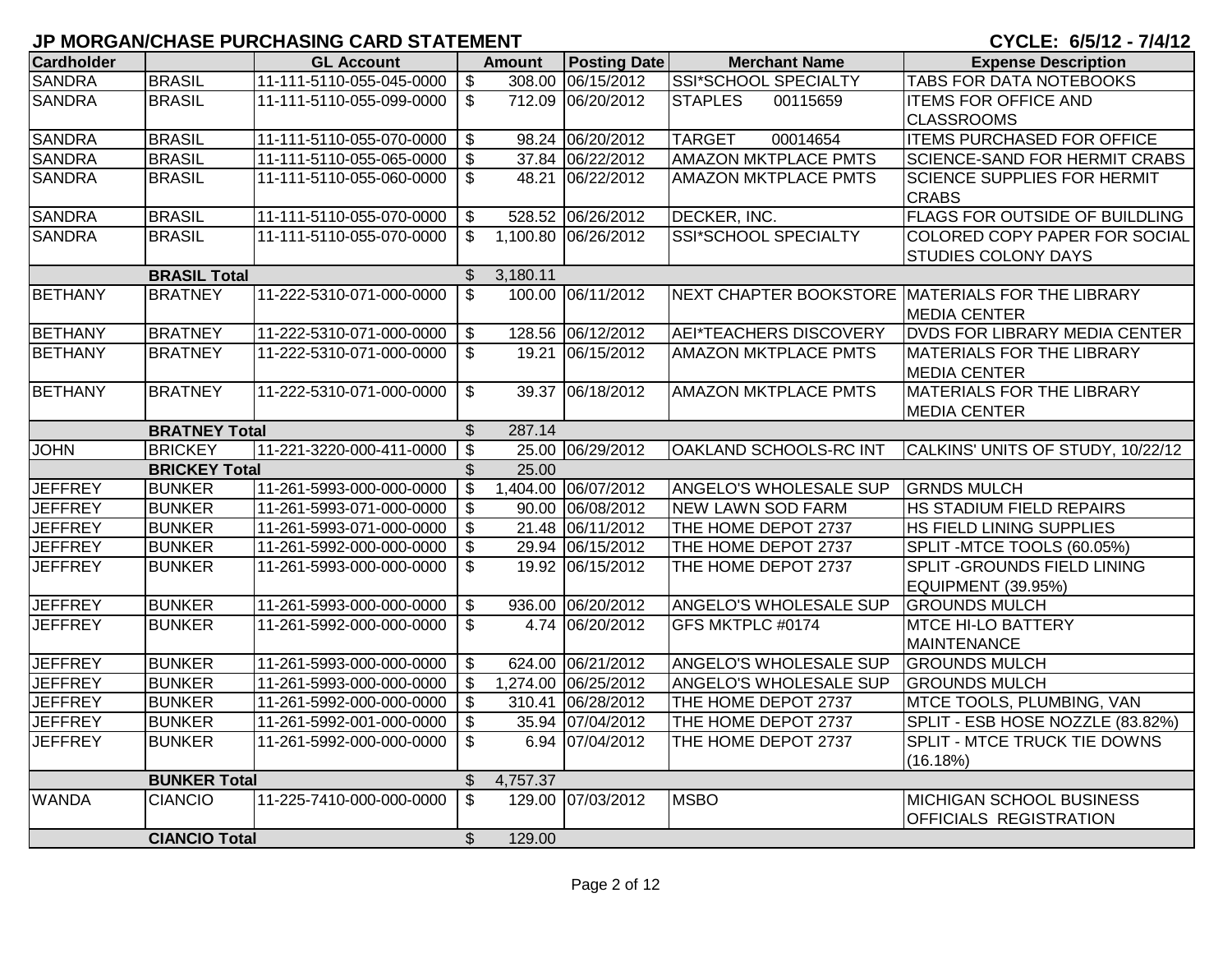| <b>Cardholder</b> |                       | <b>GL Account</b>        |                            | <b>Amount</b> | <b>Posting Date</b>  | <b>Merchant Name</b>        | <b>Expense Description</b>           |
|-------------------|-----------------------|--------------------------|----------------------------|---------------|----------------------|-----------------------------|--------------------------------------|
| <b>JOANN</b>      | <b>CLEMENTS</b>       | 21-297-5610-071-000-0000 | \$                         |               | 223.72 06/20/2012    | <b>BUSCH'S #1205</b>        | LUNCH FOR SIOP MEETINGS FOR          |
|                   |                       |                          |                            |               |                      |                             | <b>ALICE SMITH</b>                   |
| <b>JOANN</b>      | <b>CLEMENTS</b>       | 21-297-5610-071-000-0000 | \$                         |               | 230.00 06/21/2012    | <b>ACROPOLIS RESTAURANT</b> | LUNCH FOR SIOP FOR ALICE SMITH       |
| <b>JOANN</b>      | <b>CLEMENTS</b>       | 21-297-5610-071-000-0000 | \$                         |               | 222.90 06/25/2012    | THE OLIVE GARD00013300      | LUNCH FOR SIOP FOR ALICE SMITH       |
|                   | <b>CLEMENTS Total</b> |                          | $\frac{1}{2}$              | 676.62        |                      |                             |                                      |
| <b>ROBERT</b>     | <b>COOLMAN</b>        | 11-261-5992-000-000-0000 | $\boldsymbol{\mathsf{S}}$  |               | 3,868.20 06/15/2012  | CONSERVA ELECTRIC SUPP      | <b>IMTCE LAMP STOCK FOR ALL GYMS</b> |
|                   |                       |                          |                            |               |                      |                             | & FIELDHOUSE                         |
| <b>ROBERT</b>     | <b>COOLMAN</b>        | 11-261-5992-000-000-0000 | $\boldsymbol{\mathsf{S}}$  |               | 438.00 06/18/2012    | CONSERVA ELECTRIC SUPP      | <b>MTCE STOCK</b>                    |
|                   | <b>COOLMAN Total</b>  |                          | \$                         | 4,306.20      |                      |                             |                                      |
| <b>CHRISTINE</b>  | <b>DIATIKAR</b>       | 62-431-6098-000-000-0000 | $\boldsymbol{\mathsf{S}}$  |               | 755.00 06/06/2012    | <b>NOVI</b>                 | <b>BD'S/7 HABITS FUNDRAISER</b>      |
| <b>CHRISTINE</b>  | <b>DIATIKAR</b>       | 62-431-6219-055-000-0000 | $\sqrt[6]{\frac{1}{2}}$    |               | (208.00) 06/06/2012  | TRI-C /SUMMER SKILLS B      | CR 19993/NM SUMMER SKILLS            |
|                   |                       |                          |                            |               |                      |                             | <b>CREDIT</b>                        |
| <b>CHRISTINE</b>  | <b>DIATIKAR</b>       | 62-431-6098-000-000-0000 | \$                         |               | 550.00 06/07/2012    | <b>NOVI</b>                 | <b>BD'S/7 HABITS FUNDRAISER</b>      |
| <b>CHRISTINE</b>  | <b>DIATIKAR</b>       | 11-252-5910-000-000-0000 | $\boldsymbol{\mathsf{S}}$  |               | 162.71 06/08/2012    | STAPLS7086322430000001      | <b>OFFICE SUPPLIES</b>               |
| <b>CHRISTINE</b>  | <b>DIATIKAR</b>       | 11-252-5910-000-000-0000 | \$                         |               | 32.96 06/08/2012     | STAPLS7086322430000002      | <b>OFFICE SUPPLIES</b>               |
| <b>CHRISTINE</b>  | <b>DIATIKAR</b>       | 62-431-6243-065-000-0000 | \$                         |               | 3,558.00 06/08/2012  | THREAD WORKS, LTD           | <b>CHOIR SHIRTS</b>                  |
| <b>CHRISTINE</b>  | <b>DIATIKAR</b>       | 11-261-4910-055-000-0000 | $\frac{1}{2}$              |               | 25.00 06/11/2012     | <b>ERADICO SERVICES INC</b> | 6/1/12 SERVICE                       |
| <b>CHRISTINE</b>  | <b>DIATIKAR</b>       | 11-261-4910-014-000-0000 | $\sqrt[6]{\frac{1}{2}}$    |               | 25.00 06/11/2012     | <b>ERADICO SERVICES INC</b> | 6/1/12 SERVICE                       |
| <b>CHRISTINE</b>  | <b>DIATIKAR</b>       | 11-261-4910-071-000-0000 | $\frac{1}{2}$              |               | 30.00 06/11/2012     | <b>ERADICO SERVICES INC</b> | 6/1/12 SERVICE                       |
| <b>CHRISTINE</b>  | <b>DIATIKAR</b>       | 11-261-4910-015-000-0000 | $\frac{1}{2}$              |               | 25.00 06/11/2012     | <b>ERADICO SERVICES INC</b> | 6/1/12 SERVICE                       |
| <b>CHRISTINE</b>  | <b>DIATIKAR</b>       | 11-261-4910-012-000-0000 | $\boldsymbol{\mathsf{\$}}$ |               | 25.00 06/11/2012     | <b>ERADICO SERVICES INC</b> | 6/1/12 SERVICE                       |
| <b>CHRISTINE</b>  | <b>DIATIKAR</b>       | 11-261-4910-011-000-0000 | $\frac{1}{2}$              |               | 25.00 06/11/2012     | <b>ERADICO SERVICES INC</b> | 6/1/12 SERVICE                       |
| <b>CHRISTINE</b>  | <b>DIATIKAR</b>       | 11-261-4910-001-000-0000 | $\frac{1}{2}$              |               | 40.00 06/11/2012     | <b>ERADICO SERVICES INC</b> | 6/1/12 SERVICE                       |
| <b>CHRISTINE</b>  | <b>DIATIKAR</b>       | 11-261-4910-055-000-0000 | $\frac{1}{2}$              |               | 25.00 06/11/2012     | <b>ERADICO SERVICES INC</b> | 6/1/12 SERVICE                       |
| <b>CHRISTINE</b>  | <b>DIATIKAR</b>       | 11-261-4910-013-000-0000 | $\frac{1}{2}$              |               | 25.00 06/11/2012     | <b>ERADICO SERVICES INC</b> | 6/1/12 SERVICE                       |
| <b>CHRISTINE</b>  | <b>DIATIKAR</b>       | 11-261-4910-065-000-0000 | \$                         |               | 34.00 06/11/2012     | <b>ERADICO SERVICES INC</b> | 6/1/12 SERVICE                       |
| <b>CHRISTINE</b>  | <b>DIATIKAR</b>       | 62-431-6098-000-000-0000 | $\sqrt[6]{3}$              |               | $(64.08)$ 06/11/2012 | <b>NOVI</b>                 | <b>SALES TAX REFUND</b>              |
| <b>CHRISTINE</b>  | <b>DIATIKAR</b>       | 11-261-4120-055-000-0409 | \$                         |               | 115.00 06/11/2012    | <b>SECURITY DESIGNS</b>     | PO 20171, DOOR ACCESS SERVICE        |
| <b>CHRISTINE</b>  | <b>DIATIKAR</b>       | 62-431-6104-061-000-0000 | $\boldsymbol{\mathsf{S}}$  |               | 165.00 06/11/2012    | <b>SERVICE SPORTS</b>       | SPLIT - PO 20227, INV 50732          |
|                   |                       |                          |                            |               |                      |                             | BASEBALLS (5.20%)                    |
| <b>CHRISTINE</b>  | <b>DIATIKAR</b>       | 62-431-6103-061-000-0000 | \$                         |               | 2,272.70 06/11/2012  | <b>SERVICE SPORTS</b>       | SPLIT - PO 20227, INV 50734          |
|                   |                       |                          |                            |               |                      |                             | BASEBALL EQUIP (71.67%)              |
| <b>CHRISTINE</b>  | <b>DIATIKAR</b>       | 62-431-6117-061-000-0000 | $\sqrt[6]{\frac{1}{2}}$    |               | 90.00 06/11/2012     | <b>SERVICE SPORTS</b>       | SPLIT - PO 20227, INV 50733          |
|                   |                       |                          |                            |               |                      |                             | BASEBALLS (2.84%)                    |
| <b>CHRISTINE</b>  | <b>DIATIKAR</b>       | 62-431-6172-061-000-0000 | $\mathcal{S}$              |               | 643.50 06/11/2012    | <b>SERVICE SPORTS</b>       | SPLIT - PO 20191, INV 50676          |
|                   |                       |                          |                            |               |                      |                             | FOOTBALL HELMET DECALS (20.29%)      |
|                   |                       |                          |                            |               |                      |                             |                                      |
| <b>CHRISTINE</b>  | <b>DIATIKAR</b>       | 11-113-5110-071-065-0000 | \$                         |               | 1,150.58 06/11/2012  | SSI*DELTACPOFREYNEOSCI      | PO 19541, SCIENCE SUPPLIES           |
| <b>CHRISTINE</b>  | <b>DIATIKAR</b>       | 11-111-5210-055-099-0000 | \$                         |               | 188.33 06/11/2012    | SSI*SCHOOL SPECIALTY        | SPLIT - PO 19239, SUPPLIES (6.56%)   |
| <b>CHRISTINE</b>  | <b>DIATIKAR</b>       | 62-431-6770-071-000-0000 | \$                         |               | 2,684.24 06/11/2012  | SSI*SCHOOL SPECIALTY        | SPLIT - PO 19244, SHELVING (93.44%)  |
|                   |                       |                          |                            |               |                      |                             |                                      |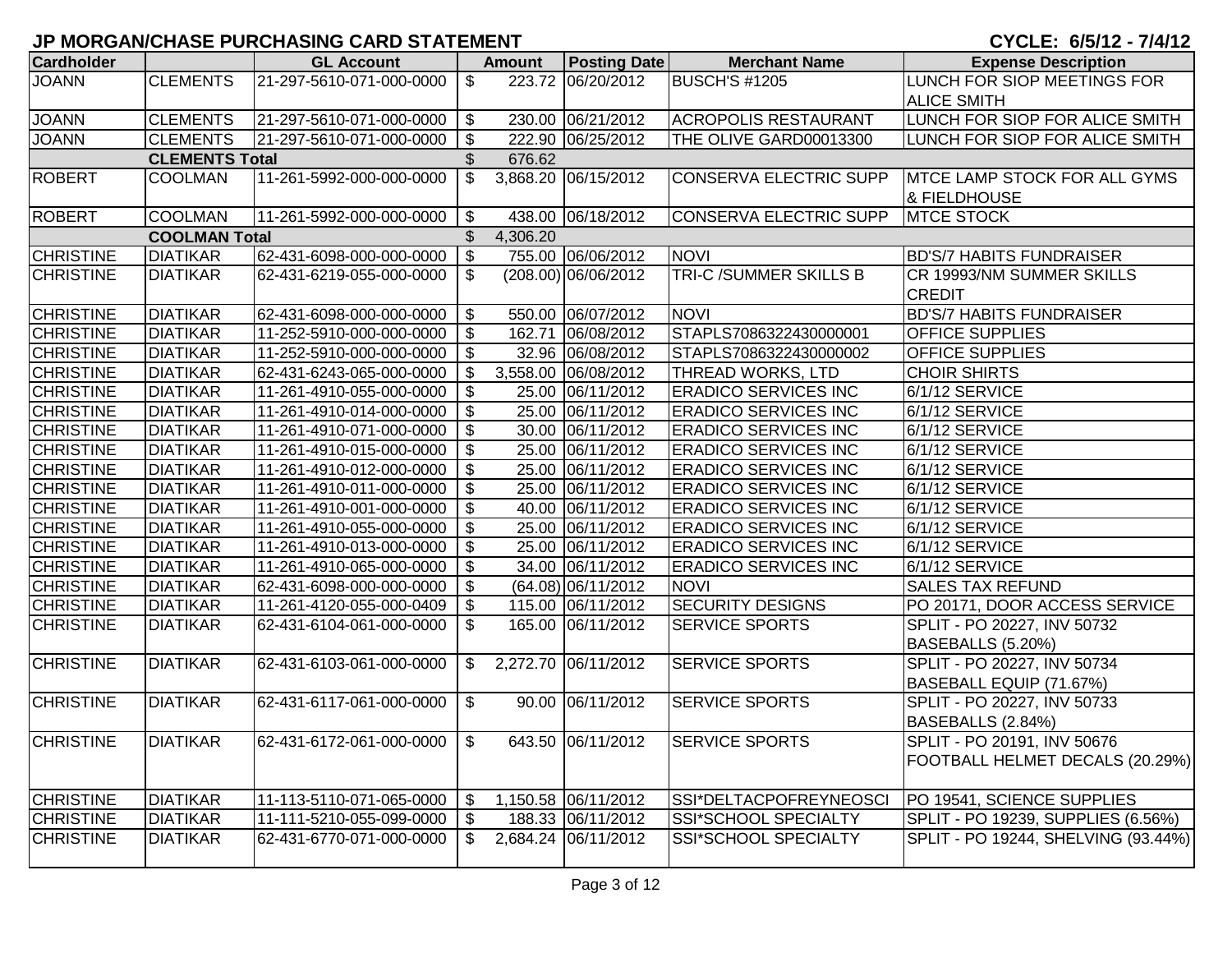| <b>Cardholder</b> |                 | <b>GL Account</b>           |                           | <b>Amount</b> | <b>Posting Date</b>    | <b>Merchant Name</b>                             | <b>Expense Description</b>                    |
|-------------------|-----------------|-----------------------------|---------------------------|---------------|------------------------|--------------------------------------------------|-----------------------------------------------|
| <b>CHRISTINE</b>  | <b>DIATIKAR</b> | 11-111-5110-055-010-0000    | $\boldsymbol{\mathsf{S}}$ |               | 4.32 06/13/2012        | <b>DBC*BLICK ART MATERIAL</b>                    | PO 19665, INV 712842, MARKERS                 |
| <b>CHRISTINE</b>  | <b>DIATIKAR</b> | 62-431-6247-065-000-0000    | $\sqrt[6]{\frac{1}{2}}$   |               | 420.00 06/15/2012      | <b>CURBELL PLASTICS, INC</b>                     | PO 16749-ACRYLIC SHEETS                       |
| <b>CHRISTINE</b>  | <b>DIATIKAR</b> | 11-113-5210-071-414-0000    | $\mathbb{S}$              |               | 7,939.20 06/15/2012    | HMCO ECMMRCE* BOOKS                              | SPLIT - PO 19829 CALCULUS                     |
|                   |                 |                             |                           |               |                        |                                                  | (104.32%)                                     |
| <b>CHRISTINE</b>  | <b>DIATIKAR</b> | 11-241-5990-012-000-0000    | $\boldsymbol{\mathsf{S}}$ |               | $(329.12)$ 06/15/2012  | HMCO ECMMRCE* BOOKS                              | SPLIT - RIGBY 07/08 CREDIT (-4.32%)           |
|                   |                 |                             |                           |               |                        |                                                  |                                               |
| <b>CHRISTINE</b>  | <b>DIATIKAR</b> | 11-111-5210-012-000-0000    | $\boldsymbol{\mathsf{S}}$ |               | 713.69 06/15/2012      | <b>SCHOLASTIC INC. KEY 6</b>                     | SPLIT - PO 20025, VARIOUS BOOKS<br>$(7.01\%)$ |
| <b>CHRISTINE</b>  | <b>DIATIKAR</b> | 11-111-5210-013-000-0000    | $\sqrt[6]{2}$             |               | 3,670.40 06/15/2012    | <b>SCHOLASTIC INC. KEY 6</b>                     | SPLIT - PO 20025, VARIOUS BOOKS               |
|                   |                 |                             |                           |               |                        |                                                  | (36.03%)                                      |
| <b>CHRISTINE</b>  | <b>DIATIKAR</b> | 11-111-5210-014-000-0000    | $\sqrt[6]{2}$             |               | 2,243.02 06/15/2012    | <b>SCHOLASTIC INC. KEY 6</b>                     | SPLIT - PO 20025, VARIOUS BOOKS               |
|                   |                 |                             |                           |               |                        |                                                  | (22.02%)                                      |
| <b>CHRISTINE</b>  | <b>DIATIKAR</b> | 11-111-5210-015-000-0000    | $\mathfrak{S}$            |               | 1,427.37 06/15/2012    | <b>SCHOLASTIC INC. KEY 6</b>                     | SPLIT - PO 20025, VARIOUS BOOKS               |
|                   |                 |                             |                           |               |                        |                                                  | $(14.01\%)$                                   |
| <b>CHRISTINE</b>  | <b>DIATIKAR</b> | 11-111-5210-055-000-0055    | $\sqrt[6]{\frac{1}{2}}$   |               | 2,132.59 06/15/2012    | <b>SCHOLASTIC INC. KEY 6</b>                     | SPLIT - PO 20025, VARIOUS BOOKS               |
|                   |                 |                             |                           |               |                        |                                                  | (20.93%)                                      |
| <b>CHRISTINE</b>  | <b>DIATIKAR</b> | 62-431-6176-071-000-0000    | $\sqrt[6]{\frac{1}{2}}$   |               | 50.00 06/18/2012       | <b>DUNCAN DISPOSAL SYS</b>                       | PO 18243-6/1/12 RECYCLING                     |
| <b>CHRISTINE</b>  | <b>DIATIKAR</b> | 62-431-6099-000-000-0000    | \$                        |               | 300.00 06/18/2012      | <b>KETTERING ACCTS RECVAB</b>                    | KICKOFF REGISTRATION FOR                      |
|                   |                 |                             |                           |               |                        |                                                  | <b>ROBOTICS</b>                               |
| <b>CHRISTINE</b>  | <b>DIATIKAR</b> | 11-266-4934-000-000-0000    | \$                        |               | 943.74 06/18/2012      | PROTECTION ONE ALARM                             | 6/12 ALARM MONITORING                         |
| <b>CHRISTINE</b>  | <b>DIATIKAR</b> | 11-266-4934-000-000-0000    | $\sqrt[6]{3}$             |               | 10.00 06/18/2012       | PROTECTION ONE ALARM                             | <b>ALARM MONITORING, ESB</b>                  |
| <b>CHRISTINE</b>  | <b>DIATIKAR</b> | 11-252-5910-000-000-0000    | $\sqrt[6]{3}$             |               | 88.88 06/18/2012       | STAPLS7086738026000001                           | OFFICE SUPPLIES                               |
| <b>CHRISTINE</b>  | <b>DIATIKAR</b> | 11-252-5910-000-000-0000    | \$                        |               | 265.71 06/20/2012      | STAPLS7086738026000002                           | <b>OFFICE SUPPLIES</b>                        |
| <b>CHRISTINE</b>  | <b>DIATIKAR</b> | 11-213-3130-000-313-0000    | \$                        |               | 8,965.00 06/21/2012    | <b>HEARTLAND REHAB SERVIC</b>                    | PO 20400, 5/12 HOWARTH                        |
| <b>CHRISTINE</b>  | <b>DIATIKAR</b> | 11-241-5910-071-000-0000    | \$                        |               | 29.85 06/21/2012       | <b>SSI*PREMIER HAM&amp;STEPH</b>                 | PO 19160 - SUPPLIES                           |
| <b>CHRISTINE</b>  | <b>DIATIKAR</b> | 62-431-6103-061-000-0000    | \$                        |               | 5,879.73 06/21/2012    | <b>TEAM SPORTS</b>                               | PO 20358, GIRLS VARSITY LAX                   |
|                   |                 |                             |                           |               |                        |                                                  | <b>UNIFORMS</b>                               |
| <b>CHRISTINE</b>  | <b>DIATIKAR</b> | 11-222-5310-000-000-6842    |                           |               | \$15,468.57 06/22/2012 | <b>CAMBIUM EDUCATION</b>                         | PO 19385-RAZ KIDS LICENSES                    |
| <b>CHRISTINE</b>  | <b>DIATIKAR</b> | 11-225-4917-000-000-0000    | \$                        |               | (27.00) 06/22/2012     | <b>CDW GOVERNMENT</b>                            | OVERCHARGE CREDIT FROM 5/22/12                |
| <b>CHRISTINE</b>  | <b>DIATIKAR</b> | 62-431-6172-061-000-0000    | \$                        |               | 3,500.00 06/22/2012    | <b>DVSPORT INC</b>                               | PO 20357, 2ND INSTALLMENT                     |
| <b>CHRISTINE</b>  | <b>DIATIKAR</b> | 11-261-4910-000-000-0611    | \$                        |               | 5,395.00 06/25/2012    | ARCH ENVIRONMENTAL GRO  PO 16150, 4/30/12-6/3/12 |                                               |
|                   |                 |                             |                           |               |                        |                                                  | STORMWATER MGMNT.                             |
| <b>CHRISTINE</b>  | <b>DIATIKAR</b> | 11-261-5710-000-000-0000    | \$                        |               | 2,372.64 06/25/2012    | <b>ATLAS OIL</b>                                 | PO M0320-315 GAL GAS 5/23/12, PO              |
|                   |                 |                             |                           |               |                        |                                                  | M0327 328 GAL 6/6/12                          |
| <b>CHRISTINE</b>  | <b>DIATIKAR</b> | 11-113-7904-071-000-0000 \$ |                           |               | 429.87 06/25/2012      | <b>SCHOOLCRAFT COLLEGE</b>                       | SPRING DUAL ENROLLMENT-                       |
|                   |                 |                             |                           |               |                        |                                                  | <b>WERBYLO</b>                                |
| <b>CHRISTINE</b>  | <b>DIATIKAR</b> | 11-293-5997-000-000-0000    | \$                        |               | 2,355.86 06/25/2012    | <b>TEAM SPORTS</b>                               | PO 20432, FIELD HOCKEY                        |
| <b>CHRISTINE</b>  | <b>DIATIKAR</b> | 11-271-5730-000-000-0000    | \$                        |               | 6,278.94 06/25/2012    | <b>TRI COUNTY INTL TRUCK</b>                     | PO 20355-PARTS                                |
| <b>CHRISTINE</b>  | <b>DIATIKAR</b> | 11-311-4911-000-000-0000    | \$                        |               | 2,722.40 06/26/2012    | <b>ACCESS COMPUTERS INC</b>                      | PO 20385-5/12 ECLASS TRAK                     |
| <b>CHRISTINE</b>  | <b>DIATIKAR</b> | 11-111-5210-012-000-0000    | \$                        |               | 656.78 06/27/2012      | <b>CAPSTONE PUBLISHERS</b>                       | SPLIT - PO 20070, VARIOUS BOOKS               |
|                   |                 |                             |                           |               |                        |                                                  | $(7.06\%)$                                    |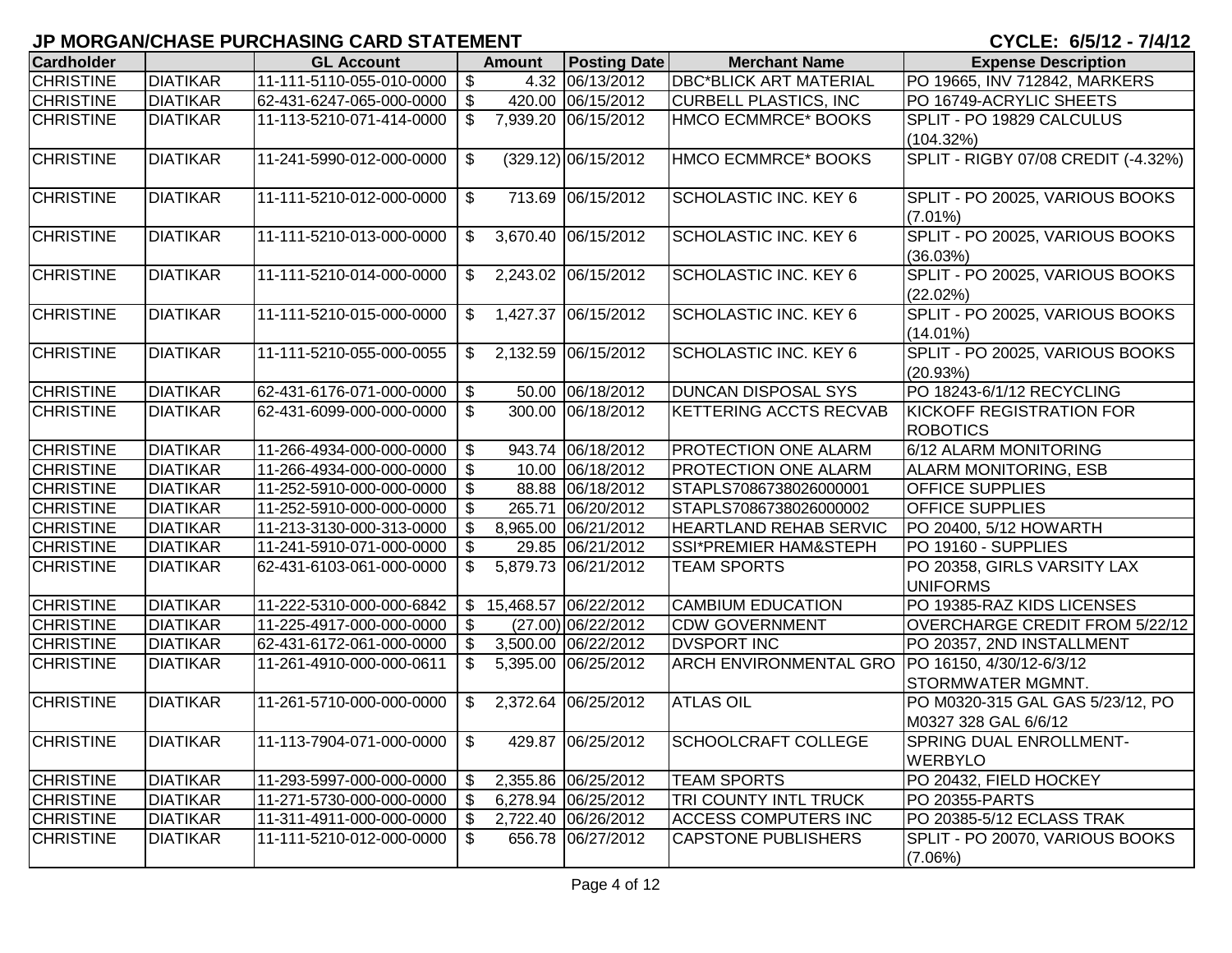| <b>Cardholder</b> |                         | <b>GL Account</b>                   |                           | <b>Amount</b> | <b>Posting Date</b>    | <b>Merchant Name</b>          | <b>Expense Description</b>           |
|-------------------|-------------------------|-------------------------------------|---------------------------|---------------|------------------------|-------------------------------|--------------------------------------|
| <b>CHRISTINE</b>  | <b>DIATIKAR</b>         | 11-111-5210-013-000-0000            | $\overline{\mathbf{3}}$   |               | 3,377.72 06/27/2012    | <b>CAPSTONE PUBLISHERS</b>    | SPLIT - PO 20070, VARIOUS BOOKS      |
|                   |                         |                                     |                           |               |                        |                               | (36.31%)                             |
| <b>CHRISTINE</b>  | <b>DIATIKAR</b>         | 11-111-5210-014-000-0000            | $\mathfrak{S}$            |               | 2,064.16 06/27/2012    | <b>CAPSTONE PUBLISHERS</b>    | SPLIT - PO 20070, VARIOUS BOOKS      |
|                   |                         |                                     |                           |               |                        |                               | (22.19%)                             |
| <b>CHRISTINE</b>  | <b>DIATIKAR</b>         | 11-111-5210-015-000-0000            | $\mathfrak{S}$            |               | 1,313.56 06/27/2012    | <b>CAPSTONE PUBLISHERS</b>    | SPLIT - PO 20070, VARIOUS BOOKS      |
|                   |                         |                                     |                           |               |                        |                               | (14.12%)                             |
| <b>CHRISTINE</b>  | <b>DIATIKAR</b>         | 11-111-5210-055-000-0055            | $\mathfrak{S}$            |               | 1,891.11 06/27/2012    | <b>CAPSTONE PUBLISHERS</b>    | SPLIT - PO 20070, VARIOUS BOOKS      |
|                   |                         |                                     |                           |               |                        |                               | (20.33%)                             |
| <b>CHRISTINE</b>  | <b>DIATIKAR</b>         | 62-431-6131-071-000-0000            | $\boldsymbol{\mathsf{S}}$ |               | 2,970.50 06/27/2012    | <b>SERVICE SPORTS</b>         | PO 20270-SPIRITWEAR                  |
| <b>CHRISTINE</b>  | <b>DIATIKAR</b>         | 11-261-4910-003-000-0000            | \$                        |               | 108.00 06/29/2012      | PROTECTION ONE ALARM          | PS ALARM REPAIR                      |
| <b>CHRISTINE</b>  | <b>DIATIKAR</b>         | 11-111-5110-012-060-0000            | \$                        |               | 681.00 06/29/2012      | SSI*PREMIER HAM&STEPH         | <b>PLANNERS</b>                      |
| <b>CHRISTINE</b>  | <b>DIATIKAR</b>         | 11-222-5310-055-000-0000            | $\boldsymbol{\mathsf{S}}$ |               | 500.00 06/29/2012      | SSI*SCHOOL SPECIALTY          | SPLIT - PO 20034, CHAIRS (3.69%)     |
| <b>CHRISTINE</b>  | <b>DIATIKAR</b>         | 11-222-5410-055-000-0000            | \$                        |               | 187.28 06/29/2012      | SSI*SCHOOL SPECIALTY          | SPLIT - PO 20034, CHAIRS (1.38%)     |
| <b>CHRISTINE</b>  | <b>DIATIKAR</b>         | 11-222-5990-055-000-0000            | \$                        |               | 581.22 06/29/2012      | SSI*SCHOOL SPECIALTY          | SPLIT - PO 20034, CHAIRS (4.29%)     |
| <b>CHRISTINE</b>  | <b>DIATIKAR</b>         | 62-431-6217-055-000-0000            | \$                        |               | 200.40 06/29/2012      | SSI*SCHOOL SPECIALTY          | SPLIT - PO 20034, CHAIRS (1.48%)     |
| <b>CHRISTINE</b>  | <b>DIATIKAR</b>         | 11-131-5110-000-000-6710            | $\sqrt[6]{\frac{1}{2}}$   |               | 20.58 06/29/2012       | SSI*SCHOOL SPECIALTY          | SPLIT - PO 19066, SUPPLIES (0.15%)   |
| <b>CHRISTINE</b>  | <b>DIATIKAR</b>         | 11-113-6422-071-000-0000            |                           |               | \$12,066.88 06/29/2012 | SSI*SCHOOL SPECIALTY          | SPLIT - PO 1912, CHAIRS AND          |
|                   |                         |                                     |                           |               |                        |                               | TABLES (89.01%)                      |
| <b>CHRISTINE</b>  | <b>DIATIKAR</b>         | 11-111-5110-011-411-0000            | $\boldsymbol{\mathsf{S}}$ |               | 44.51 07/03/2012       | FOLLETT SOFTWARE CO           | SPLIT - PO 19743 LABELS (6.29%)      |
| <b>CHRISTINE</b>  | <b>DIATIKAR</b>         | 11-111-5110-012-411-0000            | $\sqrt[6]{3}$             |               | 44.51 07/03/2012       | FOLLETT SOFTWARE CO           | SPLIT - PO 19743 LABELS (6.29%)      |
| <b>CHRISTINE</b>  | <b>DIATIKAR</b>         | 11-111-5110-013-411-0000            | $\boldsymbol{\mathsf{S}}$ |               | 44.51 07/03/2012       | <b>FOLLETT SOFTWARE CO</b>    | SPLIT - PO 19743 LABELS (6.29%)      |
| <b>CHRISTINE</b>  | <b>DIATIKAR</b>         | 11-111-5110-014-411-0000            | \$                        |               | 44.51 07/03/2012       | FOLLETT SOFTWARE CO           | SPLIT - PO 19743 LABELS (6.29%)      |
| <b>CHRISTINE</b>  | <b>DIATIKAR</b>         | 11-111-5110-015-411-0000            | \$                        |               | 44.51 07/03/2012       | FOLLETT SOFTWARE CO           | SPLIT - PO 19743 LABELS (6.29%)      |
| <b>CHRISTINE</b>  | <b>DIATIKAR</b>         | 11-111-5110-055-411-0055            | $\boldsymbol{\mathsf{S}}$ |               | 172.00 07/03/2012      | <b>FOLLETT SOFTWARE CO</b>    | SPLIT - PO 19743 LABELS (24.29%)     |
| <b>CHRISTINE</b>  | <b>DIATIKAR</b>         | 11-112-5110-065-411-0000            | $\boldsymbol{\mathsf{S}}$ |               | 172.00 07/03/2012      | <b>FOLLETT SOFTWARE CO</b>    | SPLIT - PO 19743 LABELS (24.29%)     |
| <b>CHRISTINE</b>  | <b>DIATIKAR</b>         | 11-113-5110-071-411-0000            | \$                        |               | 141.64 07/03/2012      | <b>FOLLETT SOFTWARE CO</b>    | SPLIT - PO 19743 LABELS (20.00%)     |
| <b>CHRISTINE</b>  | <b>DIATIKAR</b>         | 11-252-7410-000-000-0000            | \$                        |               | 675.00 07/03/2012      | <b>GONGWER NEWS SERVICE</b>   | 2012/13 NEWS SERVICE 8/12-7/13       |
| <b>CHRISTINE</b>  | <b>DIATIKAR</b>         | 11-213-3130-000-313-0000            | $\boldsymbol{\mathsf{S}}$ |               | 4,785.00 07/03/2012    | <b>HEARTLAND REHAB SERVIC</b> | PO 20416, 6/12 HOWARTH               |
| <b>CHRISTINE</b>  | <b>DIATIKAR</b>         | 11-252-3510-000-000-0000            | \$                        | 465.41        | 07/04/2012             | 21ST CENTURY NEWSPAPER        | 2012/13-BUS DRIVER AD                |
|                   | <b>DIATIKAR Total</b>   |                                     |                           | \$118,878.39  |                        |                               |                                      |
| <b>KATY</b>       |                         | DINKELMANN 62-431-6131-071-000-0000 | $\boldsymbol{\mathsf{S}}$ |               | 113.60 07/02/2012      | <b>DELTA</b>                  | <b>FLIGHT FOR GUEST</b>              |
|                   |                         |                                     |                           |               |                        |                               | CHOREOGRAPHY KEVIN IEGA JEFF         |
|                   | <b>DINKELMANN Total</b> |                                     | $\frac{1}{2}$             | 113.60        |                        |                               |                                      |
| <b>MICHAEL</b>    | <b>DRAGOO</b>           | 11-261-4910-071-000-0000            | $\sqrt[6]{\frac{1}{2}}$   |               | (750.00) 06/07/2012    | NATIONAL TIME                 | HS REFUND FROM LAST MONTH            |
| <b>MICHAEL</b>    | <b>DRAGOO</b>           | 11-261-4910-071-000-0000            | $\boldsymbol{\mathsf{S}}$ |               | 270.00 06/13/2012      | NATIONAL TIME                 | HS HEAT DETECTOR, TAMPER             |
|                   |                         |                                     |                           |               |                        |                               | <b>SWITCH</b>                        |
| <b>MICHAEL</b>    | <b>DRAGOO</b>           | 11-261-5992-003-000-0000            | $\mathfrak{S}$            |               | 6,396.53 06/14/2012    | THE HOME DEPOT 2737           | PS REPAIR DECKS                      |
| <b>MICHAEL</b>    | <b>DRAGOO</b>           | 11-261-5910-000-000-0000            | $\mathfrak{L}$            |               | 49.22 06/19/2012       | <b>STAPLES</b><br>00115659    | <b>MTCE OFFICE SUPPLIES</b>          |
| <b>MICHAEL</b>    | <b>DRAGOO</b>           | 11-261-4910-071-000-0000            | \$                        |               | 2,400.00 06/20/2012    | SANI VAC SERVICE INC          | HS KITCHEN PODS, STORAGERM,          |
|                   |                         |                                     |                           |               |                        |                               | <b>BREAK RM AND OFFICES CLEANING</b> |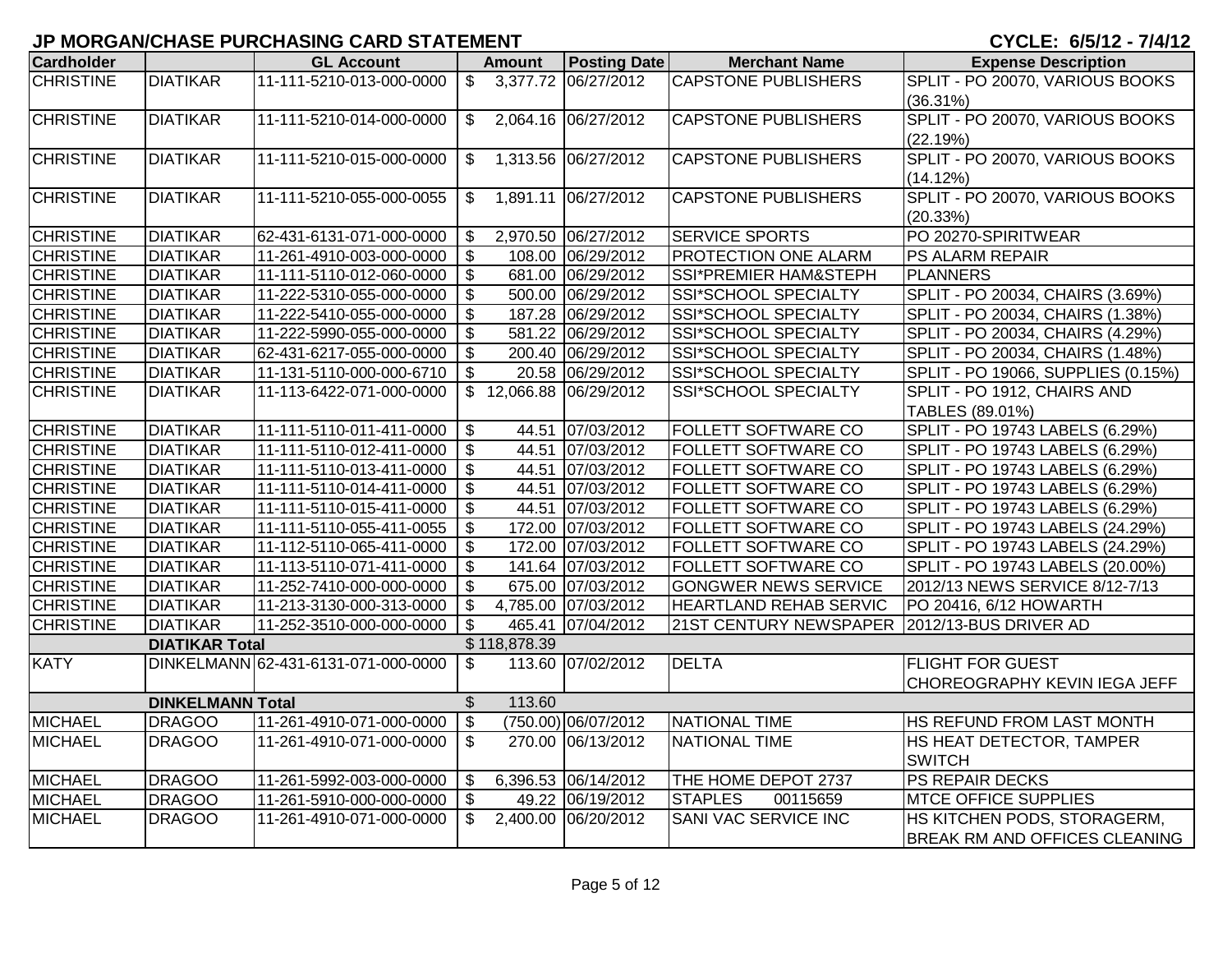## **JP MORGAN/CHASE PURCHASING CARD STATEMENT**

CYCLE: 6/5/12 - 7/4/12

| <b>Cardholder</b> |                      | <b>GL Account</b>           |                           | <b>Amount</b> | <b>Posting Date</b>   | <b>Merchant Name</b>             | <b>Expense Description</b>              |
|-------------------|----------------------|-----------------------------|---------------------------|---------------|-----------------------|----------------------------------|-----------------------------------------|
| <b>MICHAEL</b>    | <b>DRAGOO</b>        | 11-261-5992-000-000-0000    | $\overline{\mathcal{S}}$  |               | 247.50 06/20/2012     | <b>VICTORY PACKAGING LP</b>      | <b>MTCE CARDBOARD BOXES FOR</b>         |
|                   |                      |                             |                           |               |                       |                                  | <b>DISTRICT</b>                         |
| <b>MICHAEL</b>    | <b>DRAGOO</b>        | 11-261-4910-065-000-0000    | $\mathfrak{S}$            |               | 200.80 06/26/2012     | <b>REDFORD LOCK CO INC</b>       | <b>MS REPLACE CORE</b>                  |
| <b>MICHAEL</b>    | <b>DRAGOO</b>        | 11-261-4910-071-000-0000    | $\overline{\mathcal{S}}$  |               | 513.25 06/27/2012     | <b>BASS</b>                      | SPLIT-HS AHU-H1CONTROLLER,              |
|                   |                      |                             |                           |               |                       |                                  | AHU-M ETURN AIR TEMP (50.00%)           |
| <b>MICHAEL</b>    | <b>DRAGOO</b>        | 11-261-4910-015-000-0000    | $\mathfrak{F}$            |               | 232.00 06/27/2012     | <b>BASS</b>                      | SPLIT - DF ROOMS OVERHEATING            |
|                   |                      |                             |                           |               |                       |                                  | (22.60%)                                |
| <b>MICHAEL</b>    | <b>DRAGOO</b>        | 11-261-4910-014-000-0000    | $\overline{\mathcal{S}}$  |               | 281.25 06/27/2012     | <b>BASS</b>                      | SPLIT - PV MUSIC RM, CHANGED            |
|                   |                      |                             |                           |               |                       |                                  | SOFTWARE (27.40%)                       |
| <b>MICHAEL</b>    | <b>DRAGOO</b>        | 11-261-4910-012-000-0000    | \$                        |               | 1,966.00 06/28/2012   | <b>REDFORD LOCK CO INC</b>       | OH MASTER KEYING                        |
| <b>MICHAEL</b>    | <b>DRAGOO</b>        | 11-261-4910-071-000-0000    | $\overline{\mathbf{s}}$   |               | 238.00 07/02/2012     | <b>B&amp;B WILD LIFE REMOVAL</b> | <b>HS RACCOON IN GARBAGE</b>            |
| <b>MICHAEL</b>    | <b>DRAGOO</b>        | 11-261-5992-071-000-0000    | $\mathfrak{S}$            |               | $(310.00)$ 07/02/2012 | <b>LYNRUS ALUMINUM</b>           | <b>REFUND HS FIELDHOUSE PART</b>        |
|                   |                      |                             |                           |               |                       |                                  | <b>RETURNED</b>                         |
| <b>MICHAEL</b>    | <b>DRAGOO</b>        | 11-261-4910-060-000-0000    | $\mathfrak{S}$            |               | 141.00 07/02/2012     | <b>REDFORD LOCK CO INC</b>       | <b>ITC LOCK CYLINDER</b>                |
| <b>MICHAEL</b>    | <b>DRAGOO</b>        | 11-261-4910-055-000-0000    | $\mathfrak{S}$            |               | 40.00 07/02/2012      | <b>REDFORD LOCK CO INC</b>       | NM GYM DOOR KEY REMOVAL                 |
| <b>MICHAEL</b>    | <b>DRAGOO</b>        | 11-261-4910-065-000-0000    | $\mathfrak{S}$            |               | 180.00 07/02/2012     | <b>REDFORD LOCK CO INC</b>       | MS ROOMS 423, 121, 318 REKEYED,         |
|                   |                      |                             |                           |               |                       |                                  | RM 508 CLOSET LOCK REPAIRED,            |
|                   |                      |                             |                           |               |                       |                                  | RM 302 CLASS LOCK REKEYED.              |
| <b>MICHAEL</b>    | <b>DRAGOO</b>        | 11-261-4910-071-000-0000    | $\mathfrak{L}$            |               | 160.00 07/02/2012     | <b>REDFORD LOCK CO INC</b>       | HS RM 120 REKEYED, PRINCIPAL            |
|                   |                      |                             |                           |               |                       |                                  | <b>OFFICE REKEYED</b>                   |
|                   | <b>DRAGOO Total</b>  |                             |                           | \$12,255.55   |                       |                                  |                                         |
| <b>MARIA</b>      | <b>FALLONE</b>       | 62-431-6275-014-000-0000    | $\boldsymbol{\mathsf{S}}$ |               | $(3.00)$ 06/15/2012   | FCC*FRANKLINCVYSEMINAR           | <b>REFUND OF TAX CHARGED</b>            |
| <b>MARIA</b>      | <b>FALLONE</b>       | 11-111-5110-014-025-0000    | $\mathfrak{S}$            |               | 378.34 06/22/2012     | <b>STAPLES</b><br>00115659       | <b>OFFICE SUPPLIES/MATERIALS</b>        |
| <b>MARIA</b>      | <b>FALLONE</b>       | 11-111-5110-014-025-0000    | $\mathfrak{L}$            |               | 157.68 07/03/2012     | SSI*SCHOOL SPECIALTY             | <b>ORDER/CART NUMBER</b>                |
|                   |                      |                             |                           |               |                       |                                  | 21550688/7772190361                     |
| <b>MARIA</b>      | <b>FALLONE</b>       | 11-111-5110-014-025-0000    | $\overline{\mathcal{S}}$  |               | 271.96 07/04/2012     | SSI*SCHOOL SPECIALTY             | <b>ORDER/CART NUMBER</b>                |
|                   |                      |                             |                           |               |                       |                                  | 21550688/7772190361                     |
|                   | <b>FALLONE Total</b> |                             | $\frac{1}{2}$             | 804.98        |                       |                                  |                                         |
| <b>JAMES</b>      | <b>FULAR</b>         | 11-261-5993-000-000-0000    | $\overline{\mathcal{S}}$  |               | 1,705.50 06/07/2012   | <b>RESIDEX, LLC</b>              | <b>GRNDS FERTILIZER HS E. PRACTICE</b>  |
|                   |                      |                             |                           |               |                       |                                  | <b>FIELD &amp; SOCCER FIELDS SOUTH</b>  |
|                   |                      |                             |                           |               |                       |                                  | <b>SPORTS PARK</b>                      |
| <b>JAMES</b>      | <b>FULAR</b>         | 11-261-5993-000-000-0000    | $\mathfrak{S}$            |               | 2,920.00 06/07/2012   | <b>RESIDEX, LLC</b>              | <b>GRNDS ATHLETIC FIELDS</b>            |
|                   |                      |                             |                           |               |                       |                                  | FERTILIZER                              |
| <b>JAMES</b>      | <b>FULAR</b>         | 11-261-5993-000-000-0000    | \$                        |               | 724.00 06/08/2012     | <b>RESIDEX, LLC</b>              | <b>GRNDS ROUGH SPORT &amp; ATHLETIC</b> |
|                   |                      |                             |                           |               |                       |                                  | <b>PRO MIX</b>                          |
| <b>JAMES</b>      | <b>FULAR</b>         | 11-261-5993-000-000-0000    | $\mathfrak{S}$            |               | 2,163.46 06/11/2012   | <b>OSBURN INDUSTRIES</b>         | <b>GRNDS SAND FOR HS &amp; SPORTS</b>   |
|                   |                      |                             |                           |               |                       |                                  | <b>PARK</b>                             |
| <b>JAMES</b>      | <b>FULAR</b>         | 11-261-5993-071-000-0000    | $\mathfrak{S}$            | 93.84         | 06/13/2012            | <b>RESIDEX, LLC</b>              | HS SOFTBALL & BASEBALL REPAIRS          |
|                   |                      |                             |                           |               |                       |                                  | FOR MHSAA TOURNAMENT                    |
| <b>JAMES</b>      | <b>FULAR</b>         | 11-261-5993-071-000-0000 \$ |                           |               | 42.25 06/18/2012      | <b>ANGELO'S WHOLESALE SUP</b>    | <b>HS PRACTICE FIELD</b>                |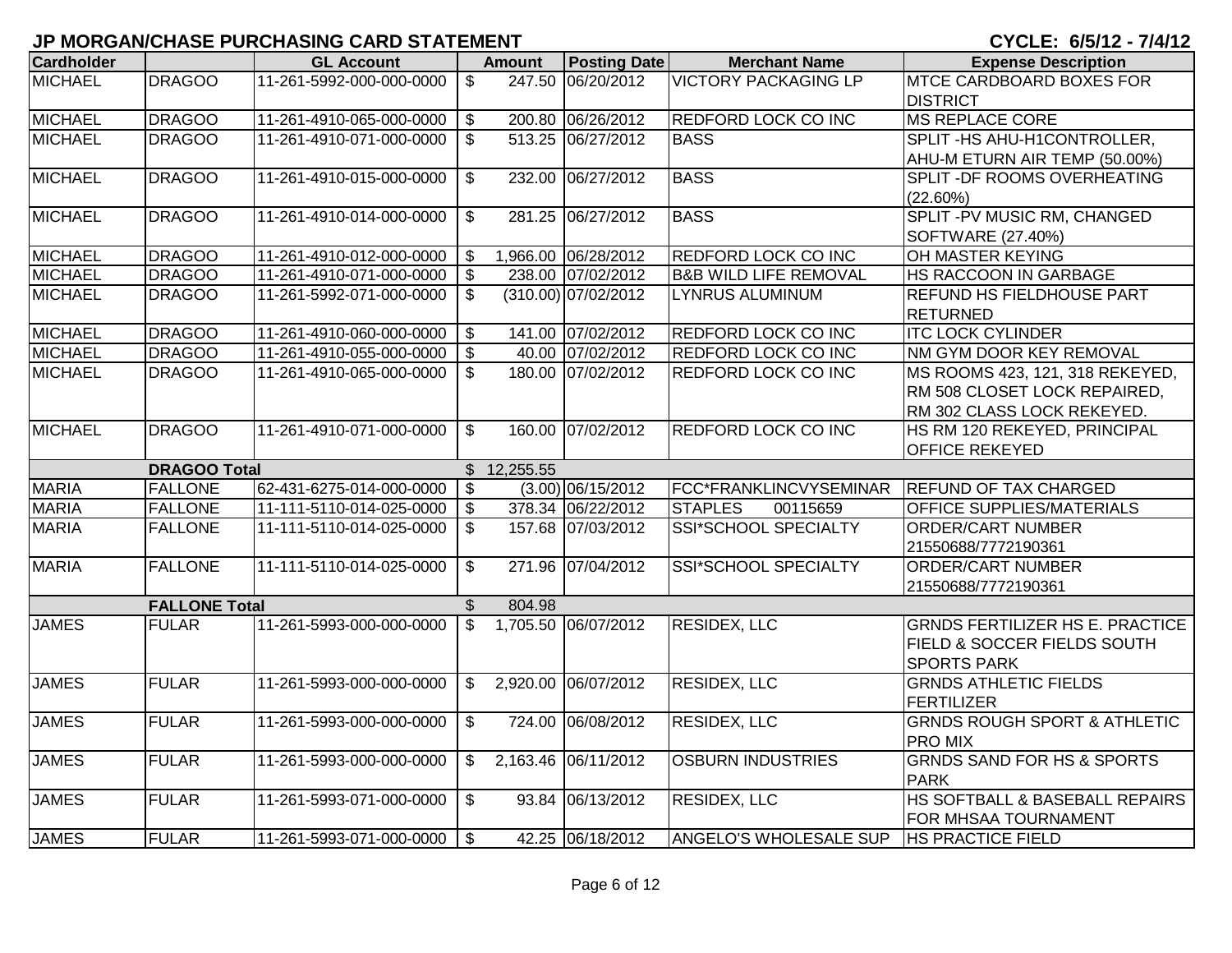|                   |                        |                                    |                           |               |                     |                                   | UI ULLI VIUI IL II TI IL          |
|-------------------|------------------------|------------------------------------|---------------------------|---------------|---------------------|-----------------------------------|-----------------------------------|
| <b>Cardholder</b> |                        | <b>GL Account</b>                  |                           | <b>Amount</b> | <b>Posting Date</b> | <b>Merchant Name</b>              | <b>Expense Description</b>        |
| <b>JAMES</b>      | <b>FULAR</b>           | 11-261-5993-000-000-0000           | $\mathbb{S}$              |               | 300.00 06/18/2012   | <b>NEW HUDSON WELDING</b>         | <b>GROUNDS REWORK PINS ON</b>     |
|                   |                        |                                    |                           |               |                     |                                   | <b>AERATOR</b>                    |
| <b>JAMES</b>      | <b>FULAR</b>           | 11-261-5993-000-000-0000           | $\mathfrak{S}$            |               | 1,067.06 06/21/2012 | JOHN DEERE LANDSCAPES0            | <b>GROUNDS ATHLETIC FIELD</b>     |
|                   |                        |                                    |                           |               |                     |                                   | <b>IRRIGATION HEADS FOR STOCK</b> |
| <b>JAMES</b>      | <b>FULAR</b>           | 11-261-5993-071-000-0000           | $\mathbb{S}$              |               | 1,688.75 06/25/2012 | <b>LANDSCAPE SUPPLY INC</b>       | SPLIT - HS TREE REPLACEMENT       |
|                   |                        |                                    |                           |               |                     |                                   | $(91.10\%)$                       |
| <b>JAMES</b>      | <b>FULAR</b>           | 11-261-5993-000-000-0000           | $\mathfrak{S}$            |               | 165.00 06/25/2012   | <b>LANDSCAPE SUPPLY INC</b>       | SPLIT-ESB HYDRANGEAS (8.90%)      |
|                   | <b>FULAR Total</b>     |                                    |                           | \$10,869.86   |                     |                                   |                                   |
| <b>BETH</b>       |                        | HENDERSON 11-283-7910-000-000-0000 | $\overline{\mathbf{3}}$   |               | 38.04 06/18/2012    | PANERA BREAD #667                 | LUNCH FOR ADMIN MEETING           |
|                   | <b>HENDERSON Total</b> |                                    | $\mathcal{S}$             | 38.04         |                     |                                   |                                   |
| <b>SHEILA</b>     | <b>HOLLY</b>           | 11-371-4910-000-276-7662           | $\overline{\mathbf{s}}$   |               | 15.16 06/06/2012    | BARNES & NOBLE #2648              | <b>COLLEGE IS YOURS 2.0 FOR</b>   |
|                   |                        |                                    |                           |               |                     |                                   | PATRICK O'BRIEN OF CC             |
| <b>SHEILA</b>     | <b>HOLLY</b>           | 11-221-3220-000-411-0000           | $\boldsymbol{\mathsf{S}}$ |               | 45.00 06/06/2012    | PAYPAL *UNIVERSITYM               | SOUTHEAST ASIAN STUDIES WHI       |
|                   |                        |                                    |                           |               |                     |                                   | ERA 8 WORKSHOP, ALAINA BROWN      |
| <b>SHEILA</b>     | <b>HOLLY</b>           | 11-221-3220-000-411-0000           | $\overline{\mathbf{3}}$   |               | 45.00 06/06/2012    | PAYPAL *UNIVERSITYM               | SOUTHEAST ASIAN STUDIES WHI       |
|                   |                        |                                    |                           |               |                     |                                   | ERA 8 WORKSHOP, ALAINA BROWN      |
| <b>SHEILA</b>     | <b>HOLLY</b>           | 11-282-3510-000-000-0000           | $\mathfrak{S}$            |               | 381.60 06/11/2012   | <b>AMSTERDAM PRNT &amp; LITHO</b> | MESSENGER BAGS FOR ADVANCED       |
|                   |                        |                                    |                           |               |                     |                                   | AND TAC FOR ANGE VAUGHAN          |
| <b>SHEILA</b>     | <b>HOLLY</b>           | 11-221-5610-000-411-0000           | $\mathfrak{S}$            |               | 317.60 06/11/2012   | <b>MOES ON TEN FAMILY DIN</b>     | INTERSCHOOL COUNCIL BRUNCH        |
|                   |                        |                                    |                           |               |                     |                                   | <b>MEETING</b>                    |
| <b>SHEILA</b>     | <b>HOLLY</b>           | 11-221-3220-000-411-0000           | $\overline{\mathbf{s}}$   |               | 50.00 06/12/2012    | <b>MIEM</b>                       | <b>GALILEO: LEARNING LEADERS</b>  |
|                   |                        |                                    |                           |               |                     |                                   | WORKSHOP; DANA LITHELAND,         |
|                   |                        |                                    |                           |               |                     |                                   | 8.8.12                            |
| <b>SHEILA</b>     | <b>HOLLY</b>           | 11-221-3220-000-411-0000           | $\mathbb{S}$              |               | 50.00 06/12/2012    | <b>MIEM</b>                       | <b>GALILEO: LEARNING LEADERS</b>  |
|                   |                        |                                    |                           |               |                     |                                   | WORKSHOP; MARY GRIM, 8.8.12       |
| <b>SHEILA</b>     | <b>HOLLY</b>           | 11-221-3220-000-411-0000           | $\mathbb{S}$              |               | 50.00 06/12/2012    | <b>MIEM</b>                       | <b>GALILEO: LEARNING LEADERS</b>  |
|                   |                        |                                    |                           |               |                     |                                   | WORKSHOP; MEGHAN HODGE,           |
|                   |                        |                                    |                           |               |                     |                                   | 8.8.12                            |
| <b>SHEILA</b>     | <b>HOLLY</b>           | 11-371-4910-000-276-7662           | $\overline{\mathfrak{s}}$ |               | 39.99 06/13/2012    | <b>NACAC</b>                      | <b>FUNDAMENTALS OF COLLEGE</b>    |
|                   |                        |                                    |                           |               |                     |                                   | ADMISSION COUNSELING, A           |
|                   |                        |                                    |                           |               |                     |                                   | <b>TEXTBOOK FOR GRADUATE</b>      |
|                   |                        |                                    |                           |               |                     |                                   | STUDENTS AND PRACTICING           |
|                   |                        |                                    |                           |               |                     |                                   | COUNSELORS; PATRICK O'BRIEN,      |
|                   |                        |                                    |                           |               |                     |                                   | <b>CC</b>                         |
| <b>SHEILA</b>     | <b>HOLLY</b>           | 11-221-3220-000-411-0000           | \$                        |               | 200.00 06/13/2012   | OAKLAND SCHOOLS-RC INT            | SIOP TRAINING, NOLA D'ANGELO;     |
|                   |                        |                                    |                           |               |                     |                                   | 6.18-21.12                        |
| <b>SHEILA</b>     | <b>HOLLY</b>           | 11-221-3220-000-411-0000           | $\mathbb{S}$              |               | 200.00 06/13/2012   | OAKLAND SCHOOLS-RC INT            | SIOP TRAINING, MIRANDA            |
|                   |                        |                                    |                           |               |                     |                                   | BODNOVITS; 6.18-21.12             |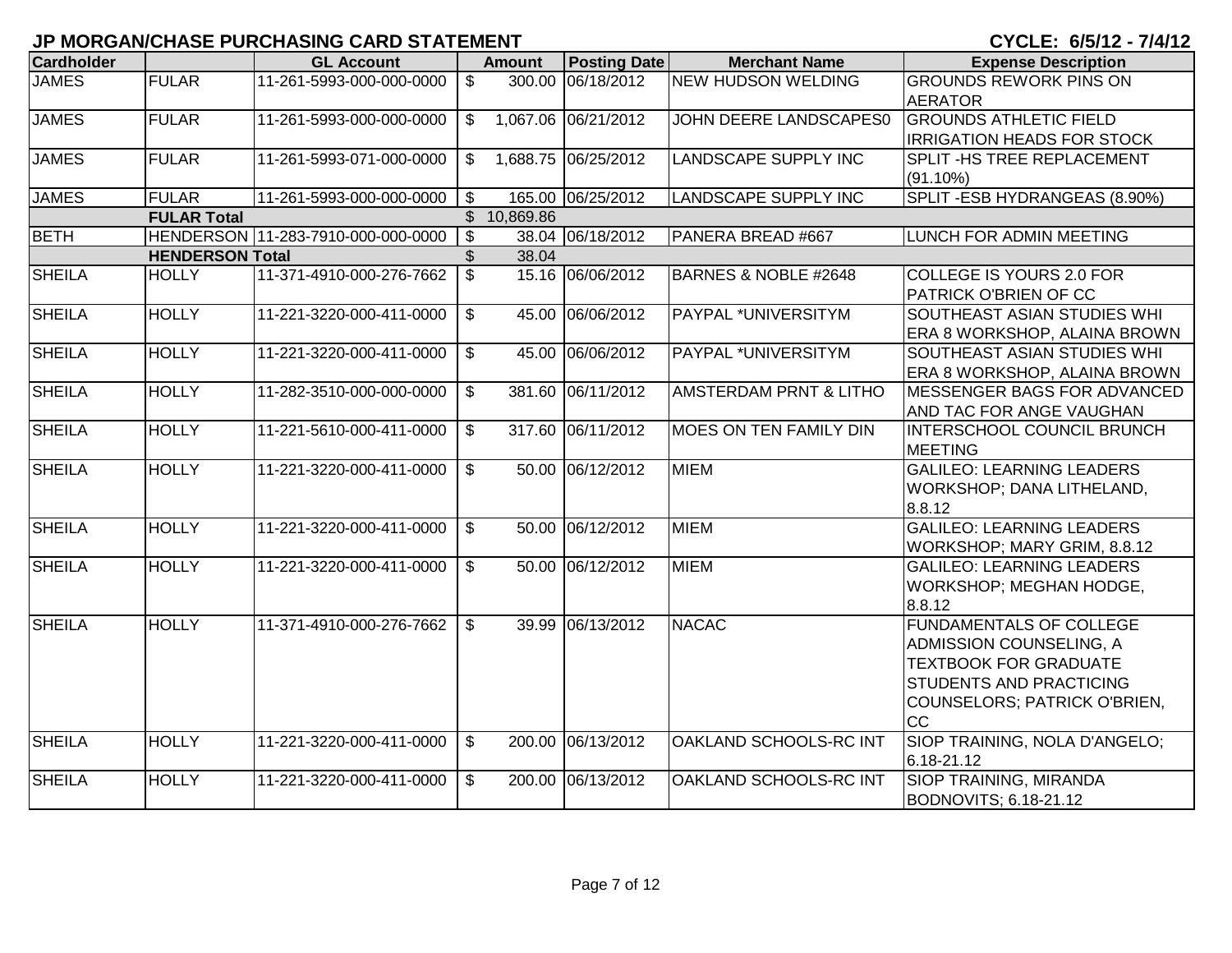| <b>Cardholder</b> |                      | <b>GL Account</b>           |                           | <b>Amount</b> | <b>Posting Date</b>   | <b>Merchant Name</b>          | <b>Expense Description</b>              |
|-------------------|----------------------|-----------------------------|---------------------------|---------------|-----------------------|-------------------------------|-----------------------------------------|
| <b>SHEILA</b>     | <b>HOLLY</b>         | 11-221-3220-000-411-0000    | \$                        |               | 400.00 06/13/2012     | OAKLAND SCHOOLS-RC INT        | <b>GOING DEEPER WITH MATH</b>           |
|                   |                      |                             |                           |               |                       |                               | WORKSHOP; NOAL BISHOP, LORI             |
|                   |                      |                             |                           |               |                       |                               | GILBO, CAROL LAFFERTY, LISA             |
|                   |                      |                             |                           |               |                       |                               | LAPORTE, NANCY LODWICK; 6.26-           |
|                   |                      |                             |                           |               |                       |                               | 28.12                                   |
| <b>SHEILA</b>     | <b>HOLLY</b>         | 11-221-3220-000-411-0000    | $\mathbb{S}$              |               | $(100.00)$ 06/14/2012 | <b>OAKLAND SCHOOLS-RC INT</b> | <b>REIMBURSEMENT FOR NANCY</b>          |
|                   |                      |                             |                           |               |                       |                               | LODWICK CANCELLATION; GOING             |
|                   |                      |                             |                           |               |                       |                               | <b>DEEPER WITH MATH</b>                 |
| <b>SHEILA</b>     | <b>HOLLY</b>         | 11-221-3220-000-411-0000    | \$                        |               | $(100.00)$ 06/14/2012 | OAKLAND SCHOOLS-RC INT        | <b>REIMBURSEMENT FOR DAVE</b>           |
|                   |                      |                             |                           |               |                       |                               | <b>COSMAN CANCELLATION; GOING</b>       |
|                   |                      |                             |                           |               |                       |                               | <b>DEEPER WITH MATH</b>                 |
| <b>SHEILA</b>     | <b>HOLLY</b>         | 11-221-3220-000-411-0000    | \$                        |               | 100.00 06/15/2012     | OAKLAND SCHOOLS-RC INT        | GOING DEEPER WITH MATH, BETSY           |
|                   |                      |                             |                           |               |                       |                               | ZIELINSKI; 6.26-28.12                   |
| <b>SHEILA</b>     | <b>HOLLY</b>         | 11-221-3220-000-411-0000    | $\mathfrak{S}$            |               | 50.00 06/19/2012      | <b>MIEM</b>                   | <b>GALILEO: LEARNING LEADERS,</b>       |
|                   |                      |                             |                           |               |                       |                               | NANCY LODWICK, 8.8.12                   |
| <b>SHEILA</b>     | <b>HOLLY</b>         | 11-221-3220-000-411-0000    | \$                        |               | 50.00 06/19/2012      | <b>MIEM</b>                   | <b>GALILEO: LEARNING LEADERS,</b>       |
|                   |                      |                             |                           |               |                       |                               | PATRICIA STAMBOULIAN, 8.8.12            |
| <b>SHEILA</b>     | <b>HOLLY</b>         | 11-221-3220-000-411-0000    | $\mathfrak{S}$            | 50.00         | 06/19/2012            | <b>MIEM</b>                   | <b>GALILEO: LEARNING LEADERS,</b>       |
|                   |                      |                             |                           |               |                       |                               | PEGGY HARE, 8.8.12                      |
| <b>SHEILA</b>     | <b>HOLLY</b>         | 11-221-3220-000-411-0000    | $\mathfrak{F}$            |               | 50.00 06/19/2012      | <b>MIEM</b>                   | <b>GALILEO: LEARNING LEADERS,</b>       |
|                   |                      |                             |                           |               |                       |                               | STACY MALTBY, 8.8.12                    |
|                   | <b>HOLLY Total</b>   |                             | \$                        | 1,894.35      |                       |                               |                                         |
| <b>CHRISTINE</b>  | <b>JARRELL</b>       | 11-119-5110-000-000-0000    | $\sqrt[6]{\frac{1}{2}}$   |               | 28.98 06/19/2012      | <b>AMAZON MKTPLACE PMTS</b>   | SUMMER SCHOOL ENGLISH BOOKS             |
| <b>CHRISTINE</b>  | <b>JARRELL</b>       | 11-119-5110-000-000-0000    | \$                        |               | 36.93 06/19/2012      | AMAZON.COM                    | SUMMER SCHOOL ENGLISH BOOKS             |
| <b>CHRISTINE</b>  | <b>JARRELL</b>       | 62-431-6770-030-000-0000    | \$                        |               | 290.75 06/25/2012     | GFS MKTPLC #0174              | <b>VENDING FOR SUMMER SCHOOL</b>        |
|                   |                      |                             |                           |               |                       |                               | <b>KIDS</b>                             |
|                   | <b>JARRELL Total</b> |                             | \$                        | 356.66        |                       |                               |                                         |
| <b>GREG</b>       | <b>JOHNSON</b>       | 11-261-5993-000-000-0000    | $\boldsymbol{\mathsf{S}}$ |               | 520.00 06/22/2012     | <b>ANGELO'S WHOLESALE SUP</b> | <b>GROUNDS MULCH</b>                    |
| <b>GREG</b>       | <b>JOHNSON</b>       | 11-261-5992-000-000-0000    | $\boldsymbol{\mathsf{S}}$ |               | 4,486.83 06/28/2012   | <b>WEINGARTZ SUPPLY CO FA</b> | <b>GROUNDS SPREADER, TRIMMER</b>        |
| <b>GREG</b>       | <b>JOHNSON</b>       | 11-261-5993-000-000-0000    | \$                        |               | 41.14 07/02/2012      | <b>AMSOIL</b>                 | <b>GRNDS LAWN &amp; POWER EQUIPMENT</b> |
| <b>GREG</b>       | <b>JOHNSON</b>       | 11-261-5993-000-000-0000    | \$                        |               | 858.91 07/02/2012     | <b>AMSOIL</b>                 | <b>GRNDS LAWN &amp; POWER EQUIPMENT</b> |
|                   |                      |                             |                           |               |                       |                               |                                         |
|                   | <b>JOHNSON Total</b> |                             | $\mathbb{S}$              | 5,906.88      |                       |                               |                                         |
| <b>JOHN</b>       | <b>JUOPPERI</b>      | 11-261-5992-000-000-0000 \$ |                           |               | 65.74 06/05/2012      | <b>LAWSON PRODUCTS</b>        | <b>MTCE PARTS</b>                       |
| <b>JOHN</b>       | <b>JUOPPERI</b>      | 11-261-5992-000-000-0000    | \$                        |               | 22.34 06/05/2012      | <b>LAWSON PRODUCTS</b>        | <b>MTCE PARTS</b>                       |
| <b>JOHN</b>       | <b>JUOPPERI</b>      | 11-261-5992-055-000-0000    | \$                        |               | 29.74 06/13/2012      | THE HOME DEPOT 2737           | NM6 THERAPY SWING                       |
| <b>JOHN</b>       | <b>JUOPPERI</b>      | 11-261-5992-000-000-0000    | \$                        |               | 925.00 06/18/2012     | MARK'S OUTDOOR POWER E        | <b>MTCE GENERATOR</b>                   |
| <b>JOHN</b>       | <b>JUOPPERI</b>      | 11-261-5992-005-000-0000    | \$                        |               | 140.92 06/27/2012     | THE HOME DEPOT 2737           | SPLIT - MTCE MAILBOXES (90.71%)         |
| <b>JOHN</b>       | <b>JUOPPERI</b>      | 11-261-5992-065-000-0000    | \$                        |               | 14.43 06/27/2012      | THE HOME DEPOT 2737           | SPLIT - MS RISERS, PIANO BENCH          |
|                   |                      |                             |                           |               |                       |                               | <b>REPAIRS (9.29%)</b>                  |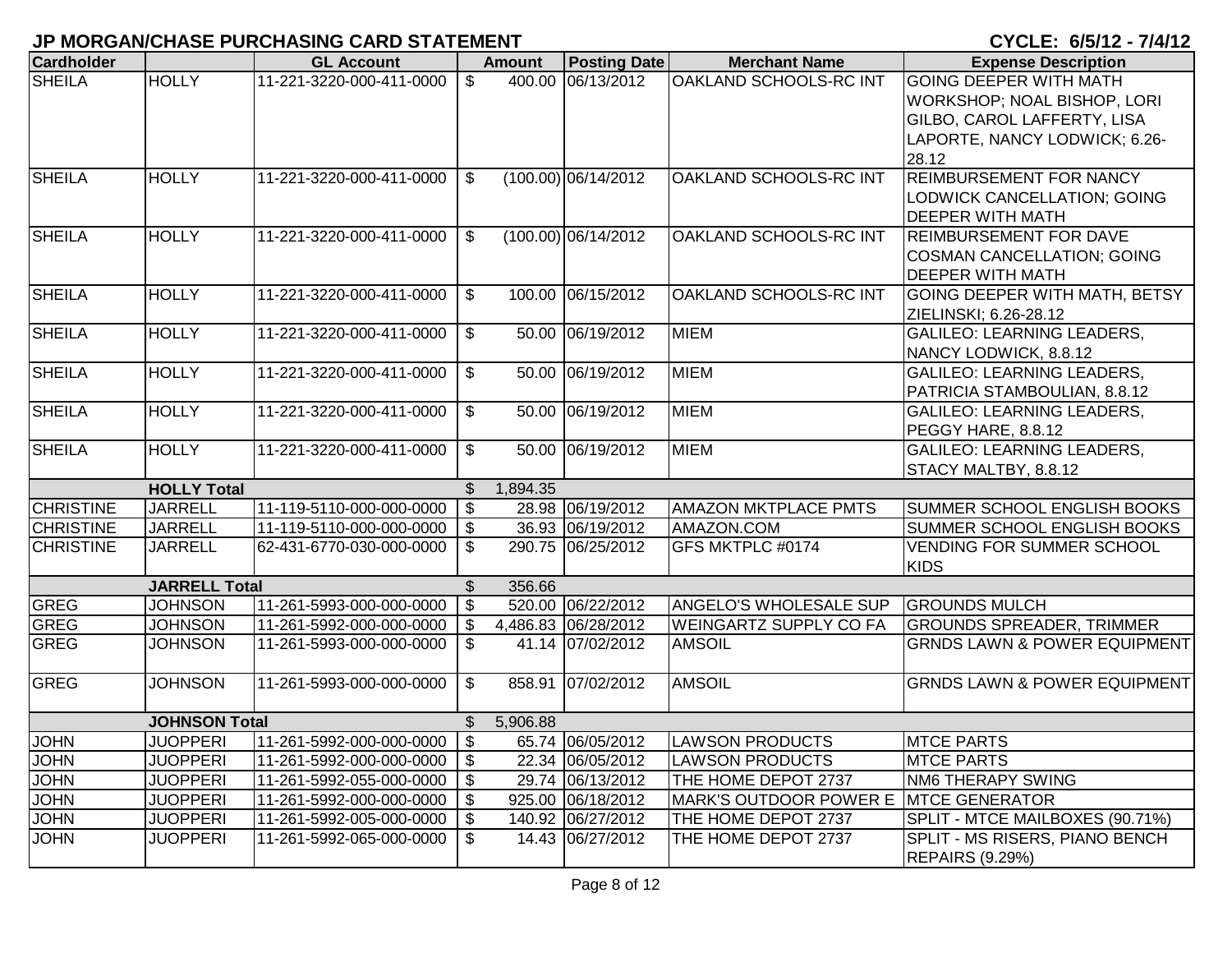| <b>Cardholder</b> |                       | <b>GL Account</b>            |                           | <b>Amount</b> | <b>Posting Date</b> | <b>Merchant Name</b>          | <b>Expense Description</b>        |
|-------------------|-----------------------|------------------------------|---------------------------|---------------|---------------------|-------------------------------|-----------------------------------|
| <b>JOHN</b>       | <b>JUOPPERI</b>       | 11-261-5992-014-000-0000     | $\sqrt[6]{3}$             |               | 1,662.00 06/28/2012 | <b>REDFORD LOCK CO INC</b>    | <b>PV EXIT DEVICES</b>            |
| <b>JOHN</b>       | <b>JUOPPERI</b>       | 11-261-5992-011-000-0000 \\$ |                           |               | 31.89 07/02/2012    | PITTSBURGH PAINTS 9455        | <b>SPLIT - VO PAINT (16.54%)</b>  |
| <b>JOHN</b>       | <b>JUOPPERI</b>       | 11-261-5992-003-000-0000     | - \$                      |               | 160.86 07/02/2012   | PITTSBURGH PAINTS 9455        | SPLIT - PS PAINT, TAX CORRECTED   |
|                   |                       |                              |                           |               |                     |                               | ON NEXT MONTH'S BILLING (83.46%)  |
| <b>JOHN</b>       | <b>JUOPPERI</b>       | 11-261-5992-015-000-0000     | l \$                      |               | 26.94 07/02/2012    | THE HOME DEPOT 2737           | DF PILLAR REPAIR, WEST WING       |
|                   | <b>JUOPPERI Total</b> |                              | \$                        | 3,079.86      |                     |                               |                                   |
| <b>ELIZABETH</b>  | LAMBERT               | 11-261-5992-010-000-0000     | $\sqrt[6]{\frac{1}{2}}$   |               | 15.28 06/08/2012    | HYDRO CHEM SYSTEMS INC        | <b>TRANS BUS WASH</b>             |
| <b>ELIZABETH</b>  | <b>LAMBERT</b>        | 11-261-5992-000-000-0000     | -\$                       |               | 3,886.82 06/11/2012 | THE KNOX COMPANY              | KNOX LOCK BOXES FOR EVERYONE      |
|                   |                       |                              |                           |               |                     |                               | EXCEPT HS: OH, VO, NW, NM5, NM6,  |
|                   |                       |                              |                           |               |                     |                               | ITC, ESB, PS, PV, NM, DF, MTCE    |
|                   |                       |                              |                           |               |                     |                               | <b>GATE &amp; BLDG, TRANS.</b>    |
| ELIZABETH         | <b>LAMBERT</b>        | 11-261-4910-071-000-0000     | l \$                      |               | 1,629.53 06/15/2012 | <b>BRIAN'S WELDING MACHIN</b> | HS REPAIR WELDERS                 |
| ELIZABETH         | <b>LAMBERT</b>        | 11-261-4910-071-000-0000     | \$                        |               | 330.00 06/15/2012   | <b>ICOMM</b>                  | HS BELL SCHEDULE FIX              |
| <b>ELIZABETH</b>  | <b>LAMBERT</b>        | 11-261-4910-010-000-0000     | S.                        |               | 1,540.48 06/28/2012 | <b>SCHULTZ INC.</b>           | <b>TRANS BUS GARAGE SLUDGE</b>    |
|                   |                       |                              |                           |               |                     |                               | <b>REMOVAL</b>                    |
|                   | <b>LAMBERT Total</b>  |                              | $\mathbb{S}$              | 7,402.11      |                     |                               |                                   |
| <b>BONNIE</b>     | <b>LOBERT</b>         | 11-283-5610-000-000-0000     | \$                        |               | 20.50 06/18/2012    | <b>EINSTEIN BROS BAGELS28</b> | <b>ESB MEETING</b>                |
|                   | <b>LOBERT Total</b>   |                              | \$                        | 20.50         |                     |                               |                                   |
| <b>SAMMY</b>      | <b>LOVIN</b>          | 11-261-5992-014-000-0000     | $\boldsymbol{\mathsf{S}}$ |               | 207.91 06/05/2012   | DOWNRIVER REFRIG SUP C        | <b>PV BATHROOM EXHAUST</b>        |
| <b>SAMMY</b>      | <b>LOVIN</b>          | 11-261-5992-014-000-0000     | \$                        |               | 24.68 06/06/2012    | DOWNRIVER REFRIG SUP C        | <b>PV BATHROOM EXHAUST</b>        |
| <b>SAMMY</b>      | <b>LOVIN</b>          | 11-261-5992-000-000-0000     | $\sqrt{3}$                |               | 75.05 06/08/2012    | <b>PRODUCTION TOOL SUPPLY</b> | <b>MTCE TOOLS</b>                 |
| <b>SAMMY</b>      | <b>LOVIN</b>          | 11-261-5992-071-000-0000     | <b>S</b>                  |               | 557.89 06/11/2012   | <b>CITY ELECTRIC SUPPLY</b>   | HS SOUTH SPORTS WELL              |
| <b>SAMMY</b>      | <b>LOVIN</b>          | 11-261-5992-005-000-0000     | \$                        |               | 129.33 06/11/2012   | <b>WW GRAINGER</b>            | MTCE SOAP DISPENSER FOR SHOP      |
| <b>SAMMY</b>      | LOVIN                 | 11-261-5992-071-000-0000     | \$                        |               | 430.43 06/11/2012   | <b>WW GRAINGER</b>            | HS SOUTH SPORTS WELL              |
| <b>SAMMY</b>      | LOVIN                 | 11-261-5992-014-000-0000     | \$                        |               | 9.96 06/13/2012     | DOWNRIVER REFRIG SUP C        | SPLIT - PV UNIVENT SEE RETURN ON  |
|                   |                       |                              |                           |               |                     |                               | $6/27$ $(1.77%)$                  |
| <b>SAMMY</b>      | <b>LOVIN</b>          | 11-261-5992-000-000-0000     | -\$                       |               | 553.36 06/13/2012   | DOWNRIVER REFRIG SUP C        | SPLIT - MTCE STOCK, TOOL (98.23%) |
| <b>SAMMY</b>      | <b>LOVIN</b>          | 11-261-5992-071-000-0000     | $\sqrt{3}$                |               | 574.37 06/14/2012   | DOWNRIVER REFRIG SUP C        | <b>HS OLD CHILLER</b>             |
| <b>SAMMY</b>      | <b>LOVIN</b>          | 11-261-5992-000-000-0000     | -\$                       |               | 1,473.99 06/14/2012 | DOWNRIVER REFRIG SUP C        | <b>IMTCE STOCK ACTUATOR</b>       |
| <b>SAMMY</b>      | <b>LOVIN</b>          | 11-261-5992-014-000-0000     | \$                        |               | 365.66 06/14/2012   | <b>WW GRAINGER</b>            | PV BELTS FOR ALL A/C              |
| <b>SAMMY</b>      | <b>LOVIN</b>          | 11-261-5992-071-000-0000     | \$                        |               | 1,021.50 06/15/2012 | R L DEPPMANN COMPANY          | HS HEATING SYSTEM                 |
| <b>SAMMY</b>      | <b>LOVIN</b>          | 11-261-5992-000-000-0000     | \$                        |               | 22.08 06/21/2012    | <b>WW GRAINGER</b>            | <b>MTCE TOOLS</b>                 |
| <b>SAMMY</b>      | <b>LOVIN</b>          | 11-261-5992-015-000-0000     | \$                        |               | 413.00 06/21/2012   | <b>WW GRAINGER</b>            | DF FAN BELTS                      |
| <b>SAMMY</b>      | <b>LOVIN</b>          | 11-261-5992-000-000-0000     | $\sqrt{3}$                |               | 134.46 06/21/2012   | <b>WW GRAINGER</b>            | <b>MTCE TOOLS</b>                 |
| <b>SAMMY</b>      | <b>LOVIN</b>          | 11-261-5992-000-000-0000 \$  |                           |               | 312.53 06/21/2012   | <b>WW GRAINGER</b>            | <b>MTCE TOOLS</b>                 |
| <b>SAMMY</b>      | <b>LOVIN</b>          | 11-261-5992-001-000-0000     | \$                        |               | 12.84 06/21/2012    | <b>WW GRAINGER</b>            | <b>ESB HOSE REPAIR</b>            |
| <b>SAMMY</b>      | LOVIN                 | 11-261-5992-000-000-0000     | \$                        |               | (16.50) 06/22/2012  | DOWNRIVER REFRIG SUP C        | <b>MTCE RETURNED REFRIGERANT</b>  |
| <b>SAMMY</b>      | <b>LOVIN</b>          | 11-261-5992-000-000-0000     | \$                        |               | 48.12 06/22/2012    | DOWNRIVER REFRIG SUP C        | MTCE FOR CLEANING CONDENSATE      |
|                   |                       |                              |                           |               |                     |                               | <b>DRAINS</b>                     |
| <b>SAMMY</b>      | <b>LOVIN</b>          | 11-261-5992-000-000-0000     | \$                        |               | 740.85 06/22/2012   | DOWNRIVER REFRIG SUP C        | MTCE FOR CLEANING CONDENSATE      |
|                   |                       |                              |                           |               |                     |                               | <b>DRAINS</b>                     |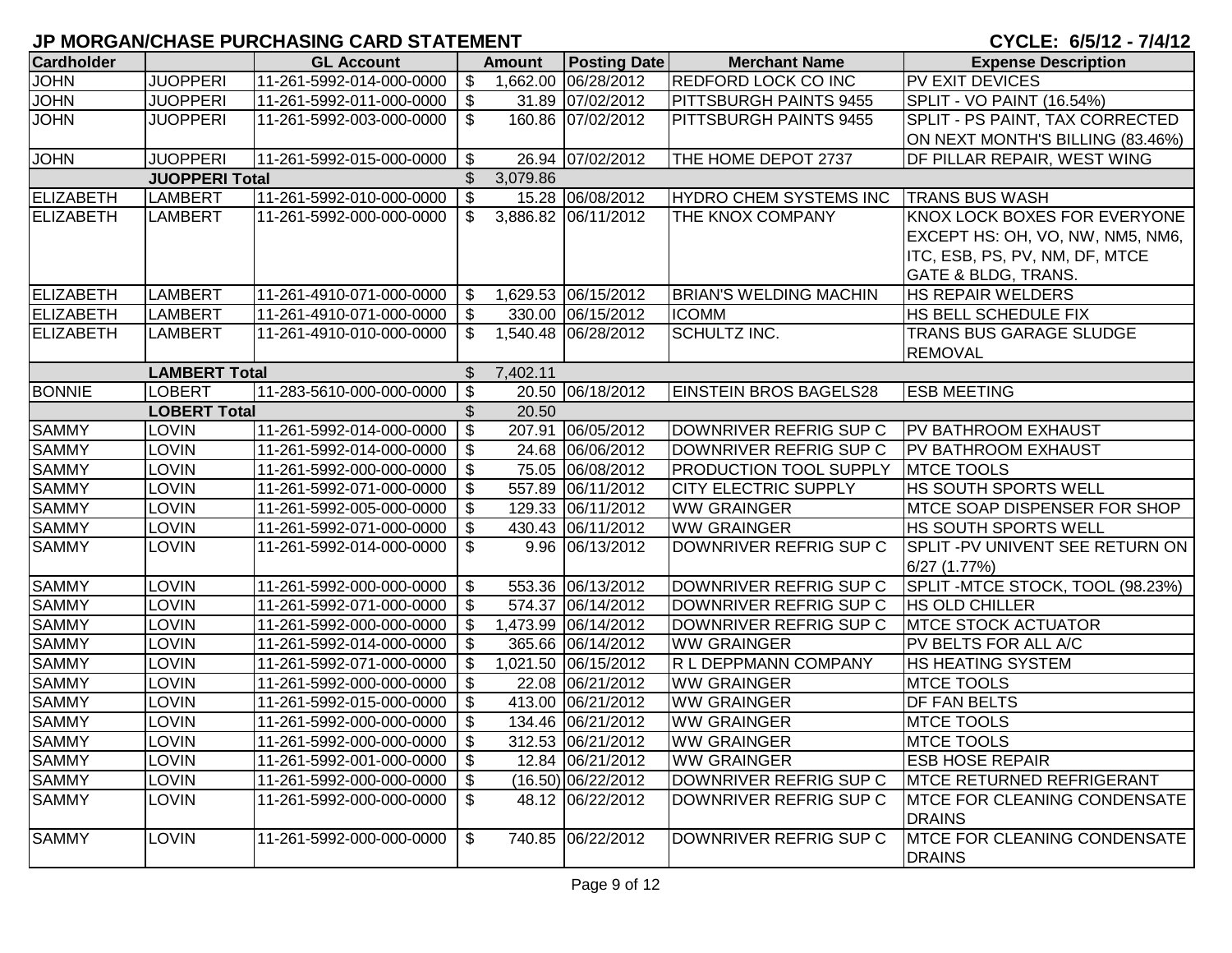| <b>Cardholder</b> |                       | <b>GL Account</b>            |                           | <b>Amount</b> | <b>Posting Date</b> | <b>Merchant Name</b>               | <b>Expense Description</b>          |
|-------------------|-----------------------|------------------------------|---------------------------|---------------|---------------------|------------------------------------|-------------------------------------|
| <b>SAMMY</b>      | <b>LOVIN</b>          | 11-261-5992-000-000-0000     | $\overline{\mathfrak{s}}$ |               | 790.71 06/25/2012   | DOWNRIVER REFRIG SUP C             | <b>MTCE CONDENSATE FLUSHING</b>     |
|                   |                       |                              |                           |               |                     |                                    | <b>TOOLS</b>                        |
| <b>SAMMY</b>      | <b>LOVIN</b>          | 11-261-5992-000-000-0000     | \$                        |               | 101.61 06/26/2012   | <b>CITY ELECTRIC SUPPLY</b>        | <b>MTCE CIRCUIT BREAKER FINDER</b>  |
| <b>SAMMY</b>      | <b>LOVIN</b>          | 11-261-5992-060-000-0000     | \$                        |               | 34.96 06/27/2012    | DOWNRIVER REFRIG SUP C             | <b>ITC VALVE REPLACEMENT</b>        |
| <b>SAMMY</b>      | <b>LOVIN</b>          | 11-261-5992-060-000-0000     | $\boldsymbol{\mathsf{S}}$ |               | 27.41 06/27/2012    | DOWNRIVER REFRIG SUP C             | <b>ITC VALVE REPLACEMENT PARTS</b>  |
| <b>SAMMY</b>      | <b>LOVIN</b>          | 11-261-5992-011-000-0000     | $\mathfrak{F}$            |               | 36.59 06/27/2012    | DOWNRIVER REFRIG SUP C             | VO CONDENSATE FLUSHING TOOL         |
|                   |                       |                              |                           |               |                     |                                    | FOR CO2 TANK                        |
| <b>SAMMY</b>      | LOVIN                 | 11-261-5992-000-000-0000     | \$                        |               | (563.32) 06/28/2012 | DOWNRIVER REFRIG SUP C             | <b>RETURNED VALVE</b>               |
| <b>SAMMY</b>      | <b>LOVIN</b>          | 11-261-5992-000-000-0000     | \$                        |               | 563.33 06/28/2012   | DOWNRIVER REFRIG SUP C             | <b>VALVE LATER RETURNED</b>         |
| <b>SAMMY</b>      | <b>LOVIN</b>          | 11-261-5992-005-000-0000     | \$                        |               | 21.07 06/28/2012    | FERGUSON ENT# 2000                 | <b>MTCE TOOL</b>                    |
| <b>SAMMY</b>      | <b>LOVIN</b>          | 11-261-5992-060-000-0000     | \$                        |               | 141.56 06/28/2012   | FERGUSON ENT# 2000                 | <b>ITC ENTRANCE HEATERS PARTS</b>   |
| <b>SAMMY</b>      | <b>LOVIN</b>          | 11-261-5992-071-000-0000     | $\mathfrak{L}$            |               | 49.98 07/04/2012    | <b>WW GRAINGER</b>                 | SPLIT - HS FIELD HOUSE EXHAUST      |
|                   |                       |                              |                           |               |                     |                                    | $(34.40\%)$                         |
| <b>SAMMY</b>      | <b>LOVIN</b>          | 11-261-5992-000-000-0000     | $\sqrt[6]{2}$             |               | 95.32 07/04/2012    | <b>WW GRAINGER</b>                 | <b>SPLIT - MTCE TOOL BATTERY</b>    |
|                   |                       |                              |                           |               |                     |                                    | (65.60%)                            |
|                   | <b>LOVIN Total</b>    |                              | $\mathfrak{L}$            | 8,390.73      |                     |                                    |                                     |
| <b>CORINA</b>     | <b>LUDWIG</b>         | 62-431-6249-065-000-0000     | $\sqrt[6]{\frac{1}{2}}$   |               | 125.75 06/05/2012   | MEIJER INC #122<br>Q <sub>01</sub> |                                     |
|                   | <b>LUDWIG Total</b>   |                              | $\mathbb{S}$              | 125.75        |                     |                                    |                                     |
| <b>HELEN</b>      | <b>MILLER</b>         | 11-241-3220-071-000-0000     | $\mathfrak{F}$            |               | 89.00 06/07/2012    | SQ *MASSP                          | <b>CHARLES LACLEAR</b>              |
| <b>HELEN</b>      | <b>MILLER</b>         | 62-431-6275-071-000-0000     | $\mathfrak{F}$            |               | 450.00 06/11/2012   | <b>ALEKOS</b>                      | CHICKEN FOR STAFF PICNIC ON         |
|                   |                       |                              |                           |               |                     |                                    | <b>JUNE 14, 2012</b>                |
| <b>HELEN</b>      | <b>MILLER</b>         | 62-431-6275-071-000-0000     | $\mathfrak{S}$            | 239.90        | 06/12/2012          | <b>CV LINENS</b>                   | <b>TABLE COVERS FOR FUTURE</b>      |
|                   |                       |                              |                           |               |                     |                                    | EVENTS USING 6FT LONG TABLES        |
| <b>HELEN</b>      | <b>MILLER</b>         | 62-431-6275-071-000-0000     | $\boldsymbol{\mathsf{S}}$ |               | 23.79 06/13/2012    | MEIJER INC #122<br>Q <sub>01</sub> | <b>REFRESHMENTS FOR STAFF MTGS</b>  |
| <b>HELEN</b>      | <b>MILLER</b>         | 62-431-6275-071-000-0000     | $\mathfrak{S}$            |               | 15.80 06/14/2012    | MEIJER INC #122<br>Q <sub>01</sub> | <b>REFRESHMENTS FOR STAFF MTGS</b>  |
| <b>HELEN</b>      | <b>MILLER</b>         | 62-431-6275-071-000-0000     | $\mathfrak{S}$            |               | 11.94 06/15/2012    | <b>PARTY AMERICA</b>               | <b>BALLOONS FOR STAFF PICNIC ON</b> |
|                   |                       |                              |                           |               |                     |                                    | <b>JUNE 14, 2012</b>                |
| <b>HELEN</b>      | <b>MILLER</b>         | 62-431-6275-071-000-0000     | $\boldsymbol{\mathsf{S}}$ |               | 9.49 06/18/2012     | MEIJER INC #122 Q01                | <b>REFRESHMENTS FOR STAFF MTGS</b>  |
| <b>HELEN</b>      | <b>MILLER</b>         | 62-431-6176-071-000-0000     | \$                        |               | 349.00 06/25/2012   | HOMEDEPOT.COM                      | <b>ICE MAKER</b>                    |
| <b>HELEN</b>      | <b>MILLER</b>         | 11-113-5110-071-010-0000     | $\boldsymbol{\mathsf{S}}$ |               | 513.73 06/27/2012   | SSI*SCHOOL SPECIALTY               | <b>ART SUPPLIES</b>                 |
| <b>HELEN</b>      | <b>MILLER</b>         | 62-431-6275-071-000-0000     | $\boldsymbol{\mathsf{S}}$ |               | 200.00 06/27/2012   | <b>TARGET</b><br>00014654          | <b>CO-OP SR. GIFT CARDS</b>         |
|                   | <b>MILLER Total</b>   |                              | \$                        | 1,902.65      |                     |                                    |                                     |
| <b>DONALD</b>     | <b>MITCHELL</b>       | 11-299-5990-000-000-0000     | $\sqrt[6]{3}$             |               | 1,517.50 06/21/2012 | <b>AERIAL ENTERPRISES INC</b>      | <b>SPLIT - CABLES (99.34%)</b>      |
| <b>DONALD</b>     | <b>MITCHELL</b>       | 11-299-4910-000-000-0000     | $\mathfrak{F}$            |               | 10.10 06/21/2012    | AERIAL ENTERPRISES INC             | SPLIT - CABLES (0.66%)              |
|                   | <b>MITCHELL Total</b> |                              | $\mathfrak{S}$            | 1,527.60      |                     |                                    |                                     |
| GAIL              | <b>OCONNOR</b>        | 11-351-5110-000-955-0000     | \$                        |               | 324.91 06/07/2012   | <b>ORIENTAL TRADING CO</b>         | SUMMER C.A.R.E.                     |
| <b>GAIL</b>       | <b>OCONNOR</b>        | 12-192-9192-000-955-0000     | $\mathfrak{F}$            |               | 18.50 06/14/2012    | <b>ORIENTAL TRADING CO</b>         | SUMMER C.A.R.E.                     |
| GAIL              | <b>OCONNOR</b>        | 11-351-5110-000-953-0000     | $\frac{1}{2}$             |               | (40.61) 06/19/2012  | <b>TARGET</b><br>00014654          | <b>INFANT TODDLER</b>               |
| GAIL              | <b>OCONNOR</b>        | 11-351-5110-000-953-0000     | \$                        |               | 40.61 06/19/2012    | <b>TARGET</b><br>00014654          | <b>SUPPLIES FOR INFANT TODDLER</b>  |
|                   |                       |                              |                           |               |                     |                                    | <b>CARE</b>                         |
| <b>GAIL</b>       | <b>OCONNOR</b>        | 11-351-5110-000-953-0000 \\$ |                           |               | 38.31 06/19/2012    | <b>TARGET</b><br>00014654          | <b>INFANT TODDLER CARE</b>          |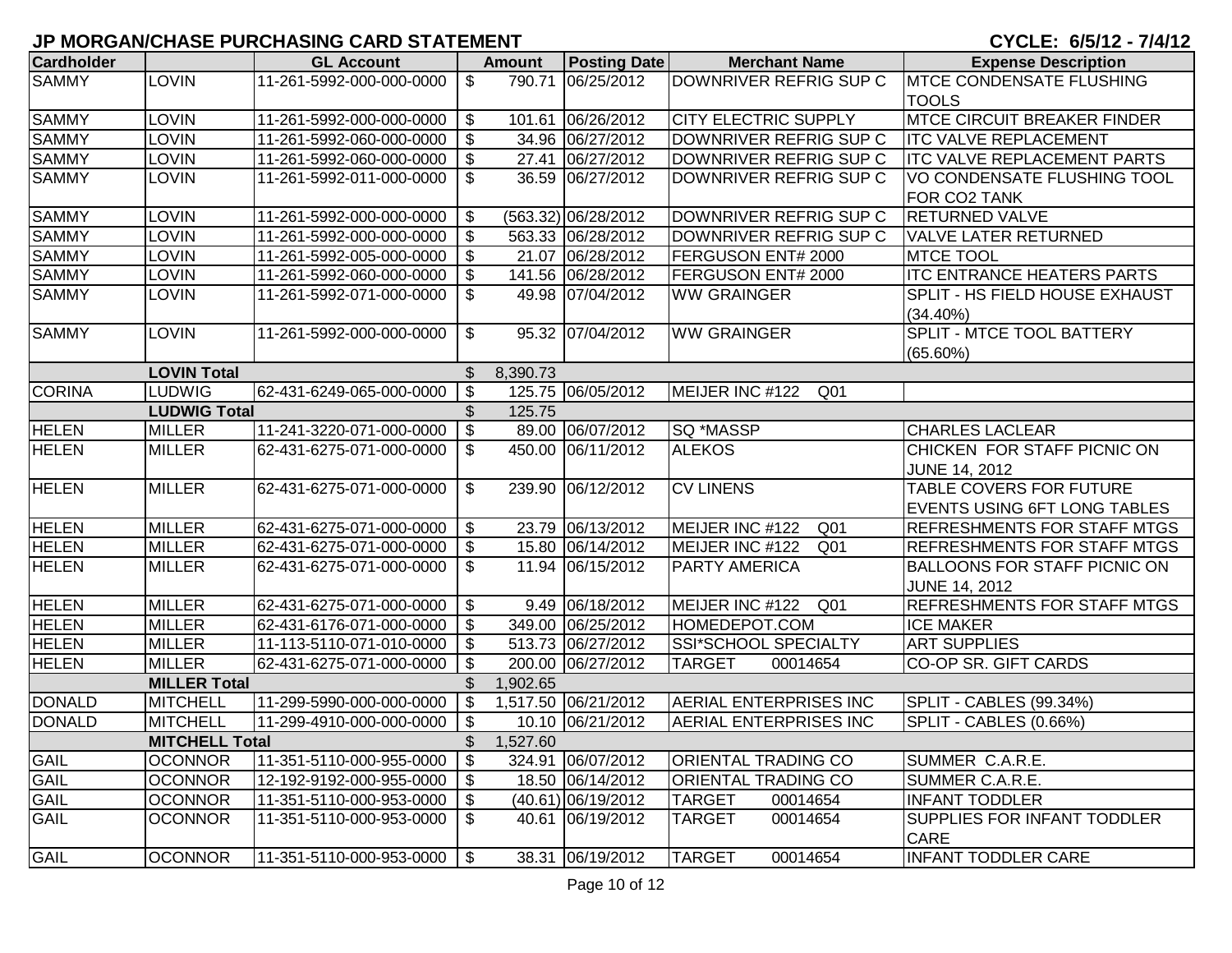| <b>Cardholder</b> |                        | <b>GL Account</b>                  |                           | <b>Amount</b> | <b>Posting Date</b>  | <b>Merchant Name</b>               | <b>Expense Description</b>                           |
|-------------------|------------------------|------------------------------------|---------------------------|---------------|----------------------|------------------------------------|------------------------------------------------------|
| <b>GAIL</b>       | <b>OCONNOR</b>         | 12-192-9192-000-955-0000           | \$                        |               | 126.24 06/22/2012    | <b>VICTORY PACKAGING LP</b>        | SUMMER C.A.R.E.                                      |
| <b>GAIL</b>       | <b>OCONNOR</b>         | 12-192-9192-000-955-0000           | $\boldsymbol{\mathsf{S}}$ |               | 26.70 06/27/2012     | STAPLS7087053784000001             | SUMMER C.A.R.E.                                      |
| <b>GAIL</b>       | <b>OCONNOR</b>         | 12-192-9192-000-955-0000           | \$                        |               | 12.27 06/27/2012     | STAPLS7087053784000002             | <b>SUMMER CARE</b>                                   |
|                   | <b>OCONNOR Total</b>   |                                    | \$                        | 546.93        |                      |                                    |                                                      |
| <b>JUDY</b>       | <b>PAHL</b>            | 11-351-5110-000-953-0000           | $\boldsymbol{\mathsf{S}}$ |               | $(11.20)$ 06/12/2012 | MICHAELS #3744                     | <b>SUMMER CARE CREDIT</b>                            |
| <b>JUDY</b>       | <b>PAHL</b>            | 11-351-5110-000-953-0000           | $\boldsymbol{\mathsf{S}}$ |               | 10.57 06/12/2012     | MICHAELS #3744                     | <b>SUMMER CARE</b>                                   |
| <b>JUDY</b>       | <b>PAHL</b>            | 11-351-5110-000-953-0000           | $\boldsymbol{\mathsf{S}}$ |               | 11.20 06/12/2012     | MICHAELS #3744                     | <b>SUMMER CARE</b>                                   |
| <b>JUDY</b>       | <b>PAHL</b>            | 11-351-5110-000-953-0000           | $\boldsymbol{\mathsf{S}}$ |               | 593.60 06/21/2012    | STAPLS7086863371000001             | <b>SUMMER CARE SUPPLIES</b>                          |
| <b>JUDY</b>       | <b>PAHL</b>            | 11-351-5110-000-953-0000           | \$                        |               | 11.61 06/21/2012     | STAPLS7086863371000002             | <b>SUMMER CARE SUPPLIES</b>                          |
| <b>JUDY</b>       | <b>PAHL</b>            | 11-351-5110-000-953-0000           | $\boldsymbol{\mathsf{S}}$ |               | 237.56 06/21/2012    | STAPLS7086863371000003             | <b>SUMMER CARE SUPPLIES</b>                          |
| <b>JUDY</b>       | <b>PAHL</b>            | 11-351-5110-000-953-0000           | $\boldsymbol{\mathsf{S}}$ | 118.01        | 06/21/2012           | STAPLS7086863371000004             | <b>SUMMER CARE SUPPLIES</b>                          |
| JUDY              | <b>PAHL</b>            | 11-351-5110-000-953-0000           | \$                        | 18.41         | 06/22/2012           | SAMSCLUB #6657                     | SUMMER CARE CLEANING                                 |
|                   |                        |                                    |                           |               |                      |                                    | <b>SUPPLIES</b>                                      |
| <b>JUDY</b>       | <b>PAHL</b>            | 11-351-5110-000-953-0000           | \$                        |               | 53.60 06/22/2012     | <b>STAPLES</b><br>00115659         | <b>SUMMER CARE SUPPLIES</b>                          |
| <b>JUDY</b>       | <b>PAHL</b>            | 11-351-5110-000-953-0000           | \$                        |               | 9.92 06/22/2012      | STAPLS7086863371000005             | <b>SUMMER CARE SUPPLIES</b>                          |
| <b>JUDY</b>       | <b>PAHL</b>            | 11-351-5110-000-953-0000           | \$                        |               | 27.56 06/22/2012     | STAPLS7086863371000006             | <b>SUMMER CARE SUPPLIES</b>                          |
| <b>JUDY</b>       | <b>PAHL</b>            | 11-351-5110-000-953-0000           | $\boldsymbol{\mathsf{S}}$ |               | 3.45 06/22/2012      | <b>TARGET</b><br>00014654          | POSTER BD/SUMMER SUPPLY                              |
| <b>JUDY</b>       | <b>PAHL</b>            | 11-351-5110-000-953-0000           | $\sqrt[6]{3}$             |               | 8.99 06/25/2012      | <b>TARGET</b><br>00014654          | <b>SUMMER CARE SUPPLY</b>                            |
| <b>JUDY</b>       | <b>PAHL</b>            | 11-351-4910-000-953-0000           | \$                        |               | 940.00 06/26/2012    | <b>DETROIT ZOO</b>                 | <b>ZOO ENTRANCE FEES</b>                             |
| <b>JUDY</b>       | <b>PAHL</b>            | 11-351-4910-000-953-0000           | \$                        |               | 200.00 06/27/2012    | <b>HCMA KENSINGTON PRK OF</b>      | <b>DEPOSIT FOR KENSINGTON</b>                        |
|                   |                        |                                    |                           |               |                      |                                    | <b>WATERPARK FIELD TRIP</b>                          |
| <b>JUDY</b>       | <b>PAHL</b>            | 11-351-4910-000-953-0000           | \$                        |               | 63.00 06/29/2012     | <b>DETROIT ZOO</b>                 | ZOO WAGONS FOR PRESCHOOLERS                          |
| <b>JUDY</b>       | <b>PAHL</b>            | 11-351-5110-000-953-0000           | \$                        |               | 9.99 07/03/2012      | <b>TARGET</b><br>00014654          | <b>SUMMER CARE TOY</b>                               |
| <b>JUDY</b>       | <b>PAHL</b>            | 11-351-4910-000-953-0000           | \$                        |               | 795.00 07/04/2012    |                                    | HCMA LOWER HURONPRK OF ENTRANCE FEES FOR TURTLE COVE |
|                   |                        |                                    |                           |               |                      |                                    | <b>METRO PARK</b>                                    |
| <b>JUDY</b>       | <b>PAHL</b>            | 11-351-5110-000-953-0000           | \$                        |               | 34.83 07/04/2012     | STAPLS7086863371000007             | <b>SUMMER CARE SUPPLES</b>                           |
|                   | <b>PAHL Total</b>      |                                    | \$                        | 3,136.10      |                      |                                    |                                                      |
| <b>BREDA</b>      |                        | PANTALONE 11-112-5110-065-050-0000 | $\boldsymbol{\mathsf{S}}$ |               | 103.40 06/06/2012    | SAMSCLUB #6657                     | <b>SUPPLIES</b>                                      |
|                   | <b>PANTALONE Total</b> |                                    | \$                        | 103.40        |                      |                                    |                                                      |
| <b>STEPHANIE</b>  | <b>SCHRINER</b>        | 62-431-6770-065-000-0000           | $\mathfrak{S}$            |               | 27.65 06/14/2012     | THE HOME DEPOT 2704                | CHAIN AND LOCK FOR CLASSROOM<br><b>CABINETS</b>      |
| <b>STEPHANIE</b>  | <b>SCHRINER</b>        | 62-431-6770-065-000-0000           | \$                        |               | 100.56 06/15/2012    | THE HOME DEPOT 2704                | CHAIN AND LOCK FOR CLASSROOM<br><b>CABINETS</b>      |
| <b>STEPHANIE</b>  | <b>SCHRINER</b>        | 62-431-6770-065-000-0000           | \$                        |               | 85.85 06/18/2012     | MEIJER INC #122<br>Q <sub>01</sub> | CHAIN AND LOCK FOR CLASSROOM<br><b>CABINETS</b>      |
| <b>STEPHANIE</b>  | <b>SCHRINER</b>        | 62-431-6770-065-000-0000           | \$                        |               | 15.63 06/18/2012     | THE HOME DEPOT 2737                | CHAIN AND LOCK FOR CLASSROOM<br><b>CABINETS</b>      |
| STEPHANIE         | <b>SCHRINER</b>        | 62-431-6770-065-000-0000           | $\sqrt[6]{2}$             |               | 30.65 06/18/2012     | THE HOME DEPOT 2737                | CHAIN AND LOCK FOR CLASSROOM<br><b>CABINETS</b>      |
| <b>STEPHANIE</b>  | <b>SCHRINER</b>        | 62-431-6770-065-000-0000           | \$                        |               | 111.38 06/18/2012    | THE HOME DEPOT 2737                |                                                      |
|                   | <b>SCHRINER Total</b>  |                                    | \$                        | 371.72        |                      |                                    |                                                      |